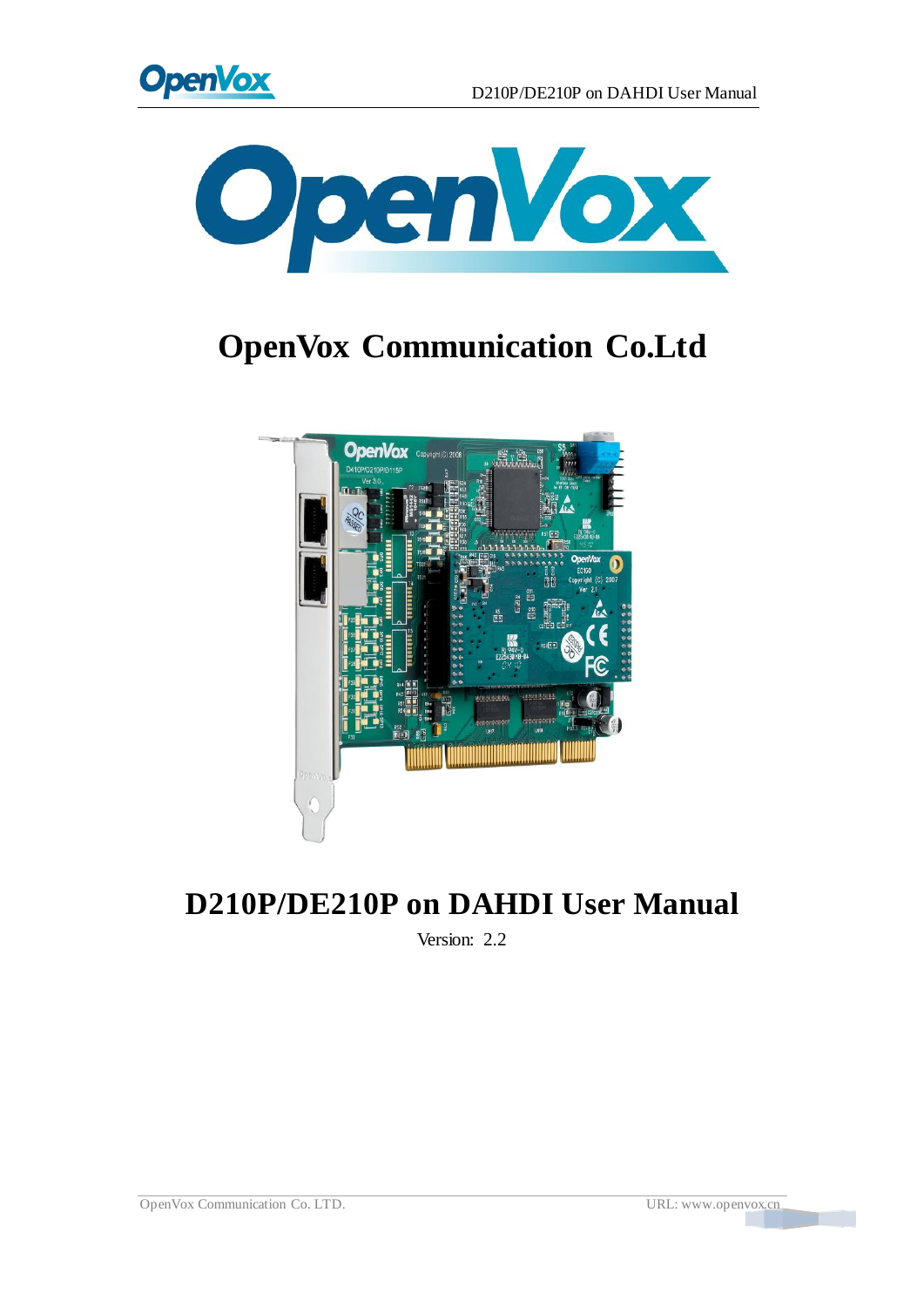



# **OpenVox Communication Co.Ltd**

*OpenVox-Best Cost Effective Asterisk Cards*

Address: F/3, Building No.127, Jindi Industrial Zone, Shazui Road, Futian District, Shenzhen, Guangdong 518048, China Tel:+86-755-82535461, 82535095, 82535362, Fax:+86-755-83823074 Business Contact: sales@openvox.com.cn Technical Support[: support@openvox.com.cn](mailto:support@openvox.com.cn)

Business Hours: 09:00-18:00(GMT+8) from Monday to Friday URL: www.openvox.cn

*Thank You for Choosing OpenVox Products!*

OpenVox Communication Co. LTD. URL: www.openvox.cn 1

 $\frac{1}{\sqrt{2}}$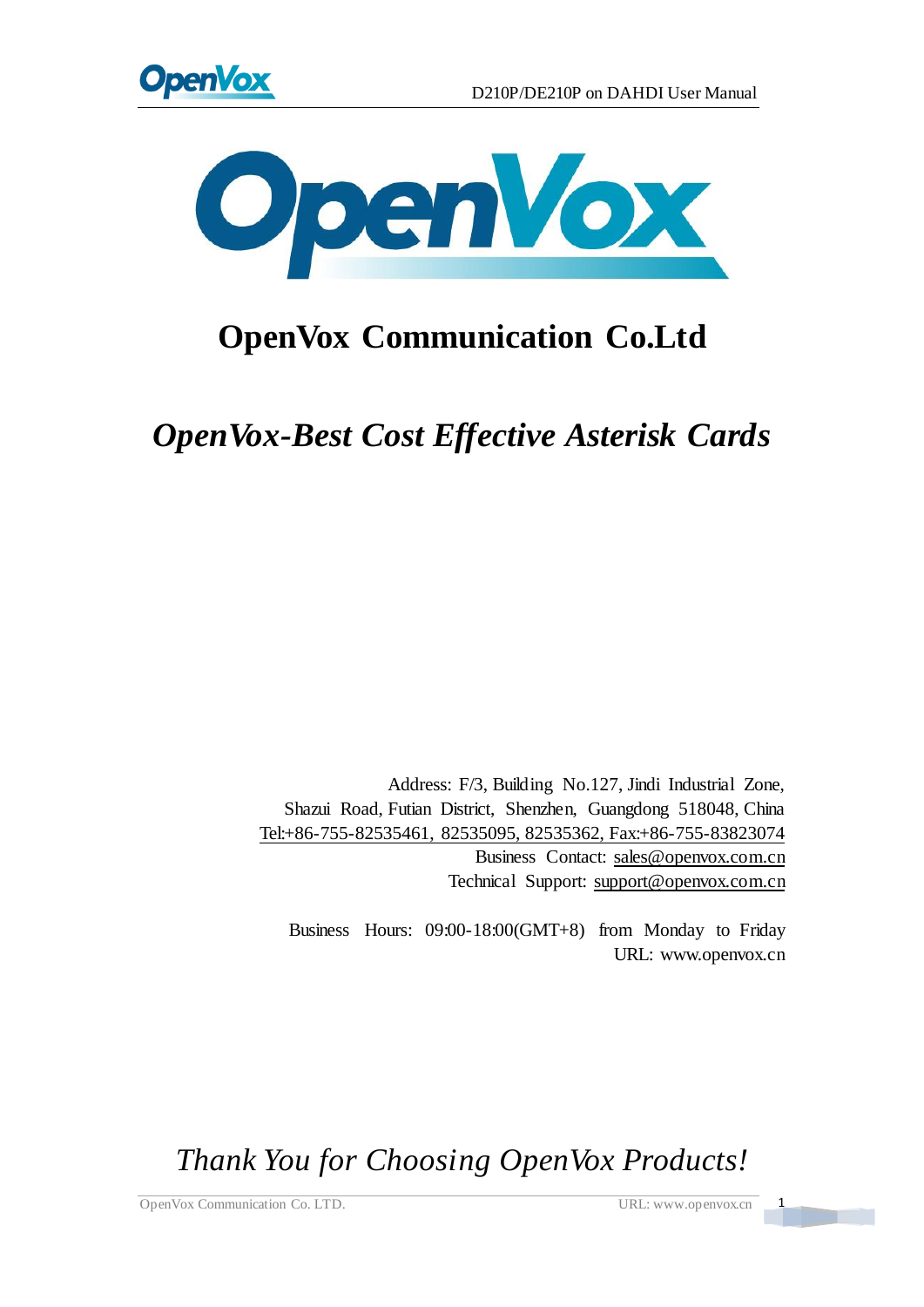

### **Copyright**

Copyright© 2011 OpenVox Inc. All rights reserved. No part of this document may be reproduced without prior written permission.

## **Confidentiality**

Information contained herein is of a highly sensitive nature and is confidential and proprietary to OpenVox Inc. No part may be distributed, reproduced or disclosed orally or in written form to any party other than the direct recipients without the express written consent of OpenVox Inc.

#### **Disclaimer**

OpenVox Inc. reserves the right to modify the design, characteristics, and products at any time without notification or obligation and shall not be held liable for any error or damage of any kind resulting from the use of this document.

OpenVox has made every effort to ensure that the information contained in this document is accurate and complete; however, the contents of this document are subject to revision without notice. Please contact OpenVox to ensure you have the latest version of this document.

#### **Trademarks**

All other trademarks mentioned in this document are the property of their respective owners.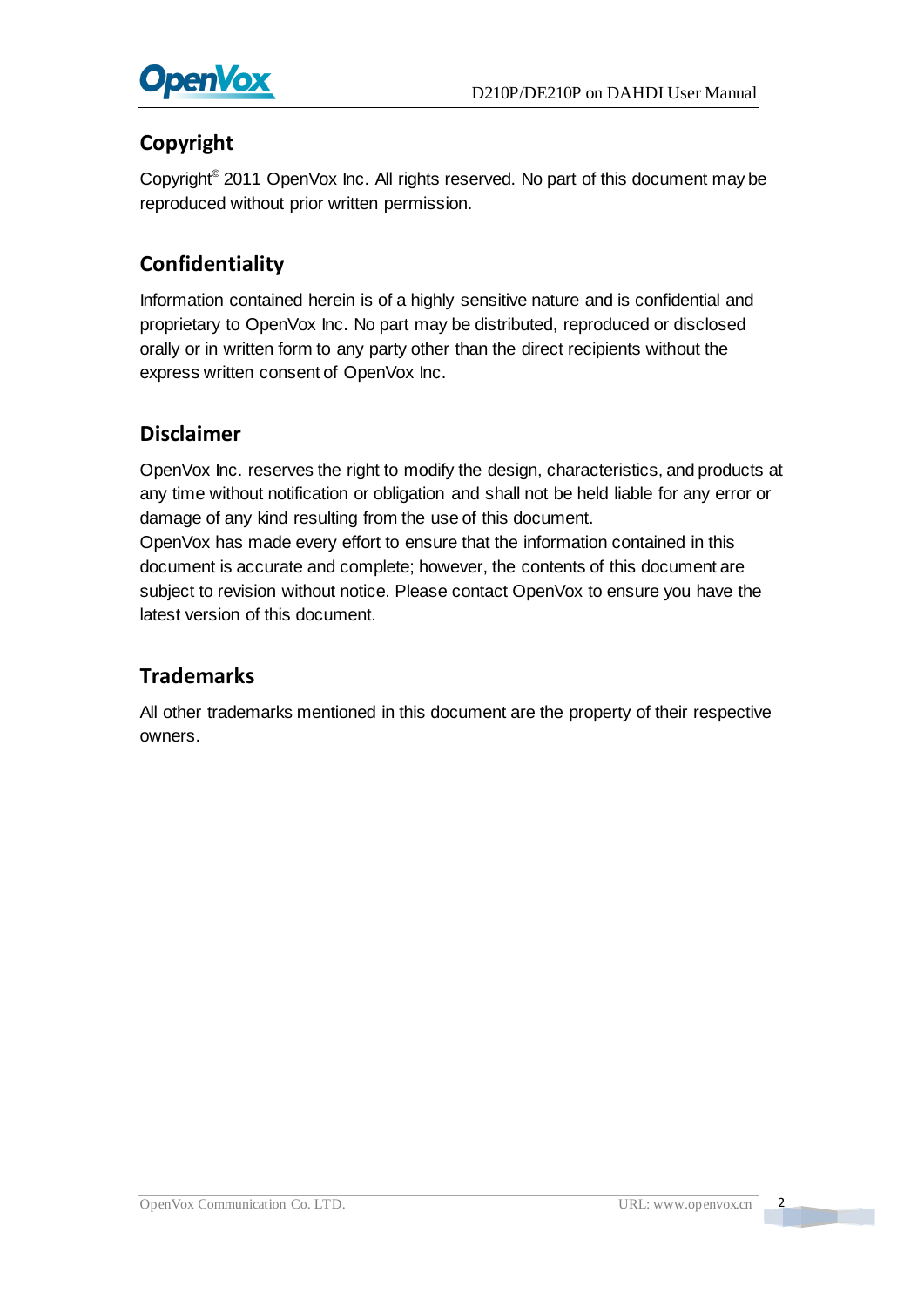

# **Contents**

 $\overline{\mathbf{3}}$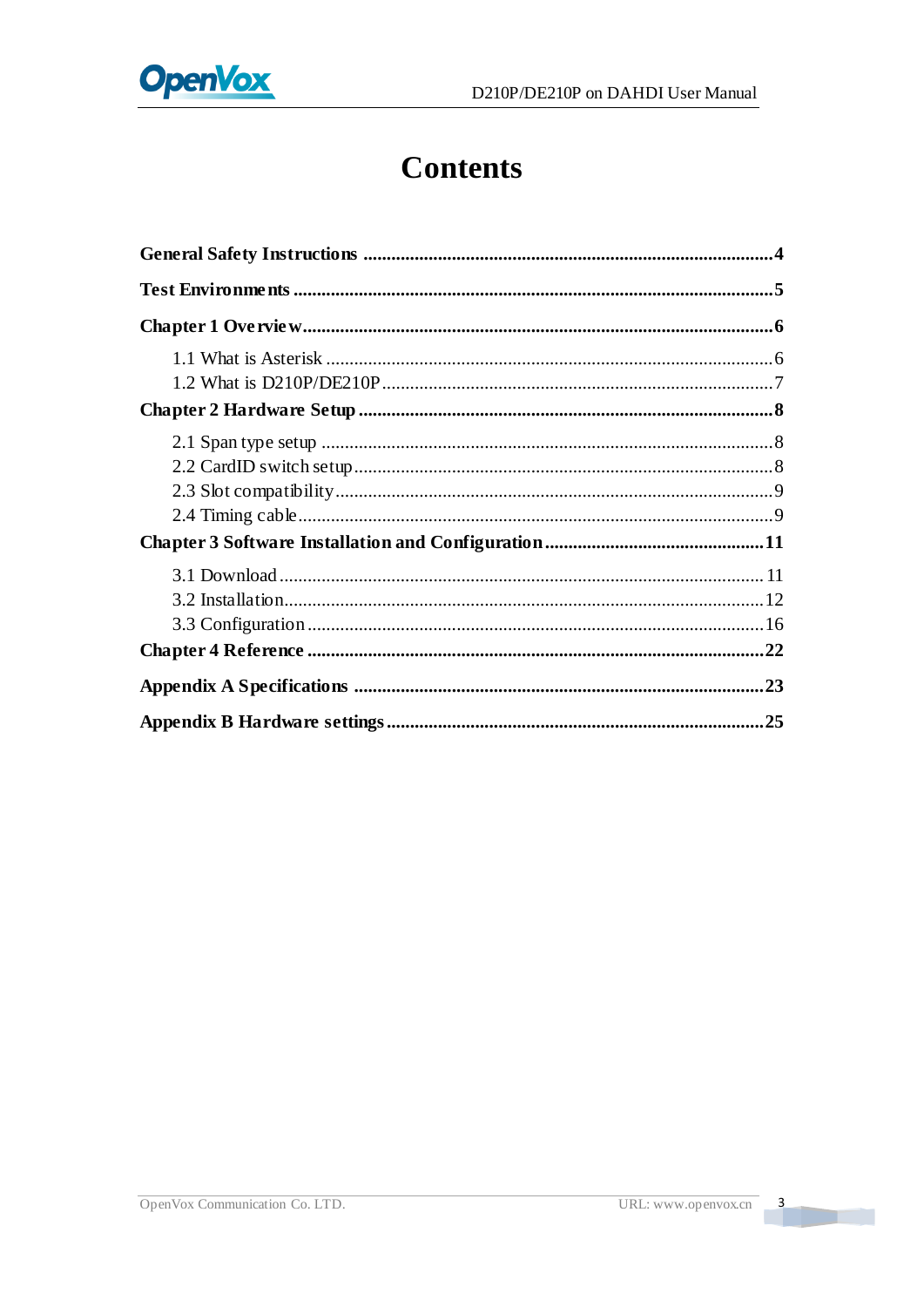

#### <span id="page-4-0"></span>**General Safety Instructions**



- **1.** The computers that have D210P/DE210P card installed must comply with the country's specific safety regulations.
- **2.** Only service personnel should go to install D210P/DE210P card.
- **3.** Before installing D210P/DE210P card, please unplug the power cord and remove the cover from your PC.
- **4.** For avoiding personal injuries and damages to your machine and D210P/DE210P card, make sure bracket of the card is secured to the PC's chassis ground by fastening the card with a screw.
- **5.** Electrical Surges, ESD are very destructive to the equipment. To avoid it, make sure there is a low impedance discharge path from your computer to chassis ground.
- **6.** To reduce the risk of damage or injury, please follow all steps or procedures as instructed.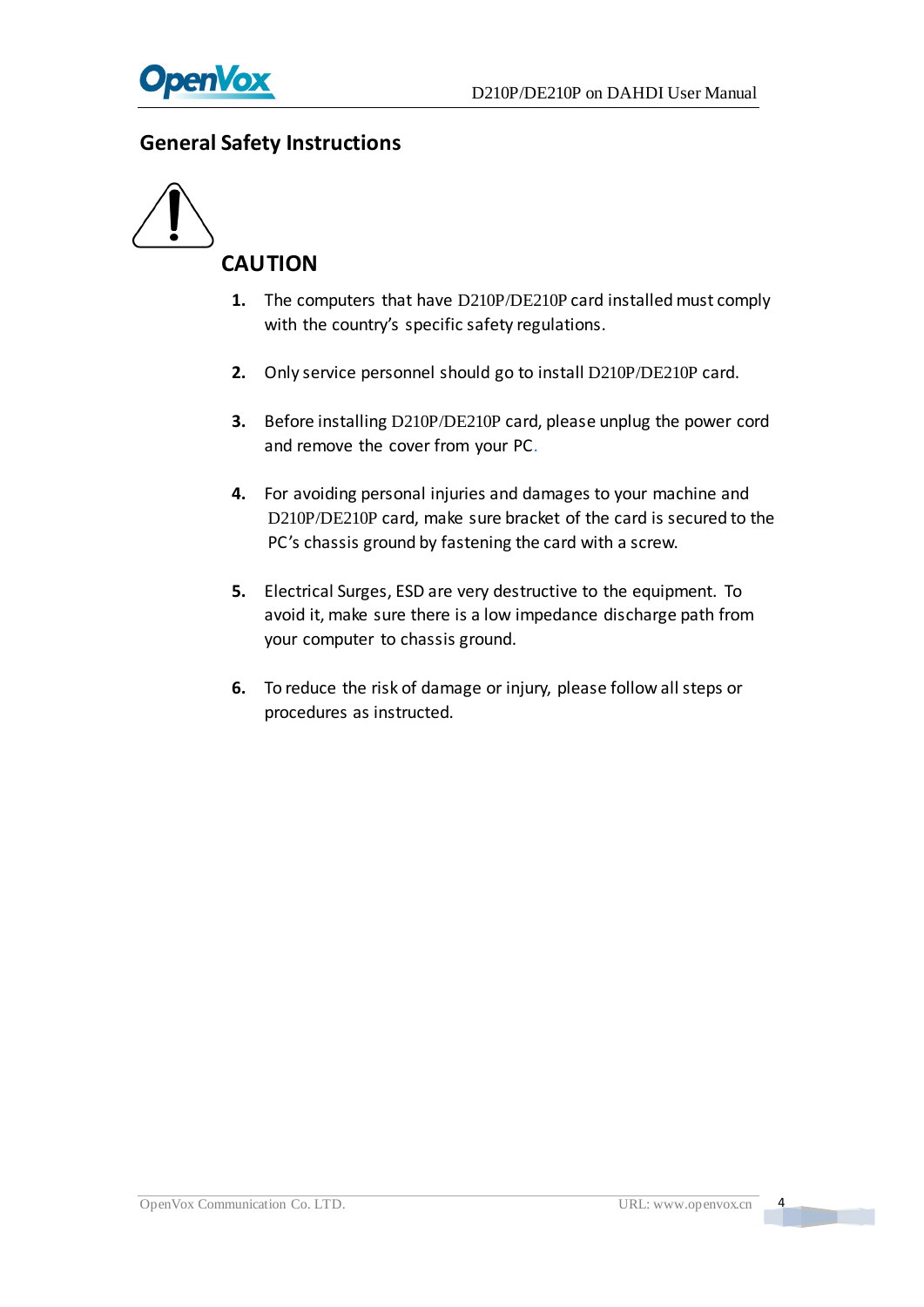

# <span id="page-5-0"></span>**Test Environments**

CentOS-5.5

Kernel version: 2.6.18-194. el5

DAHDI: dahdi-linux-complete-current

Asterisk: asterisk-1.8.5.0

Libpri: libpri-1.4.11.5

Hardware: OpenVox D210P/DE210P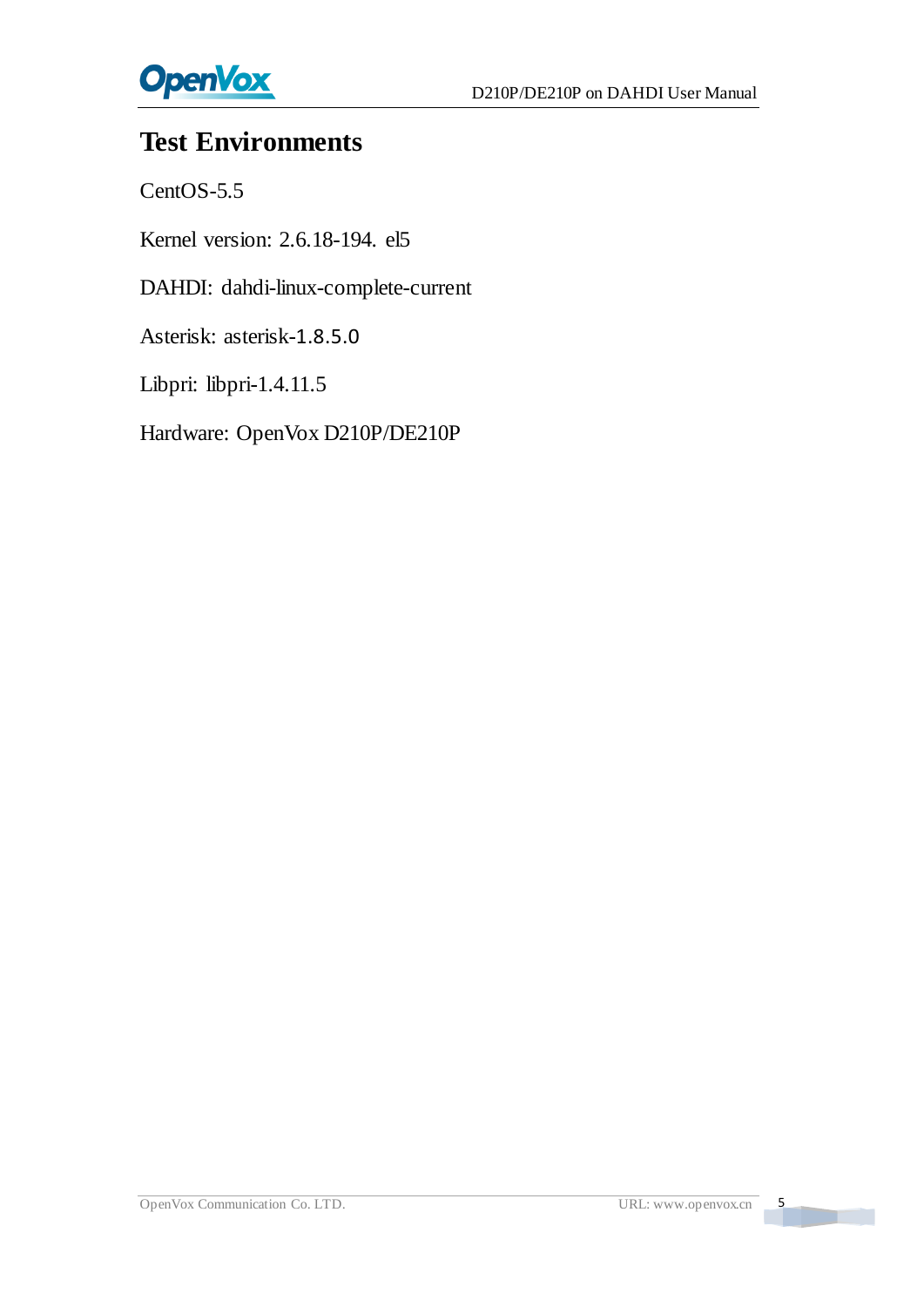# <span id="page-6-0"></span>**Chapter 1 Overview**

# <span id="page-6-1"></span>**1.1 What is Asterisk**

The Definition of Asterisk is described as follows:

Asterisk is a complete PBX in software. It runs on Linux, BSD, Windows (emulated) and provides all of the features you would expect from a PBX and more. Asterisk does voice over IP in four protocols, and can interoperate with almost all standard-based telephony equipment using relatively cost-effective hardware. Asterisk provides Voicemail services with Directory, Call Conferencing, Interactive Voice Response, Call Queuing. It supports for three-way calling, caller ID services, ADSI, IAX, SIP, H323 (as both client and gateway), MGCP (call manager only) and SCCP/Skinny (voip-info.org).



#### **Figure 1 Topology**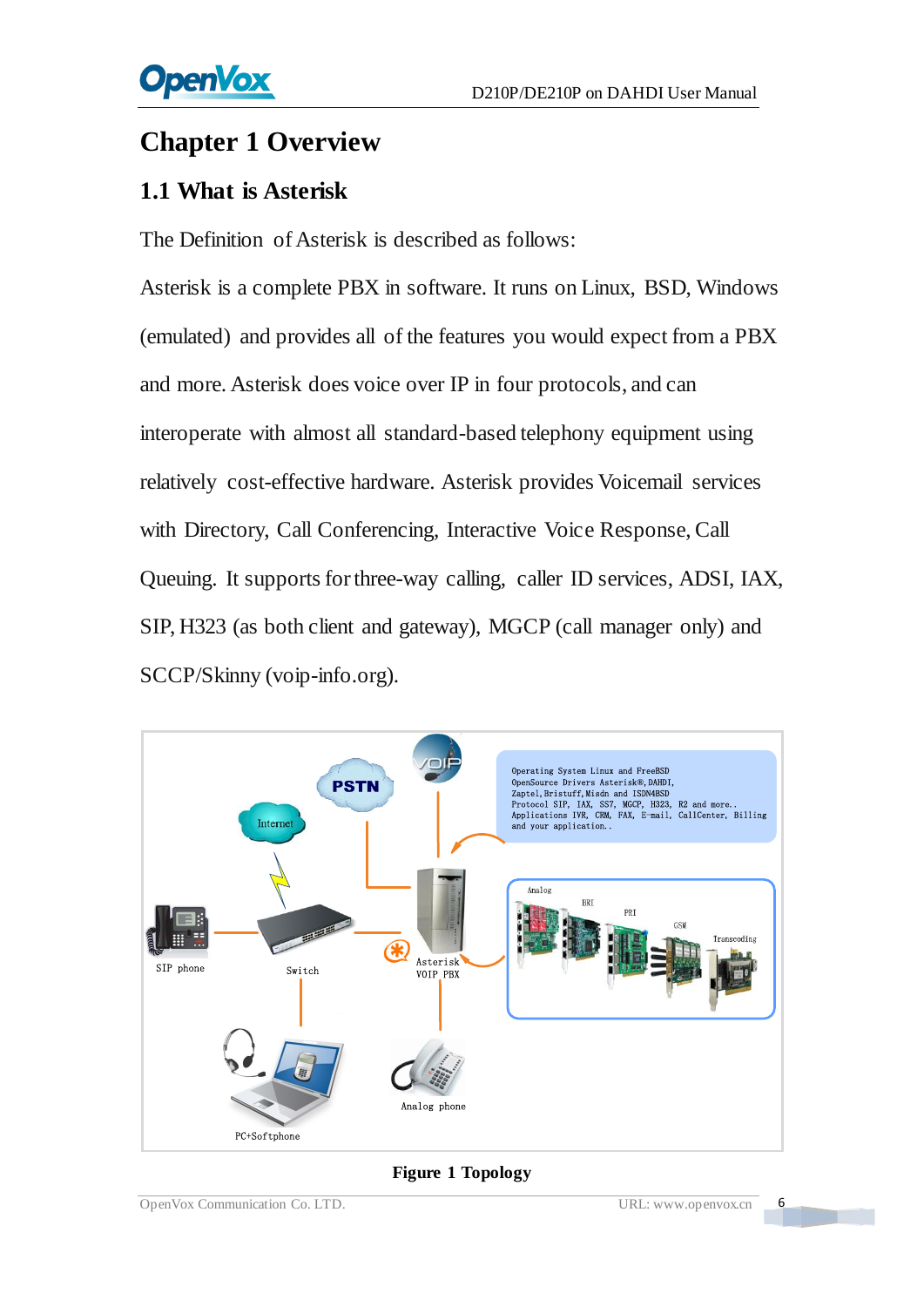## <span id="page-7-0"></span>**1.2 What is D210P/DE210P**

The DE210P is a D210P with an EC module and they support E1, T1 and J1 mode. It is selectable on a per-card or per-port basis. This feature enables signaling translation between E1 and T1 equipments and allows inexpensive T1 channel banks to connect with E1 circuits.

D210P supports industry standard telephony and data protocols, including Primary Rate ISDN (both N. American and Standard Euro) protocol families for voice, PPP, Cisco, HDLC, and Frame Relay data modes. Both line-side and trunk-side interfaces are supported.

D210P works with Asterisk<sup>®</sup>, Elastix<sup>®</sup>, FreeSWITCH<sup>™</sup>, PBX in a Flash, trixbox<sup>®</sup>, Yate<sup>™</sup> and IPPBX/IVR projects as well as other Open Source and proprietary PBX, Switch, IVR, and VoIP gateway applications.

### **Target Applications**

- $\triangleright$  Voice-over Internet Protocol (VoIP) Services
- $\triangleright$  Complex IVR Trees
- > "Meet-Me" Bridge Conferencing
- $\triangleright$  Calling Card Platforms
- $\triangleright$  VoIP Gateways (support SIP, H.323, and IAX)
- **Example 2** Legacy PBX/IVR Services
- $\triangleright$  Voice/Data Router (replace expensive routers)
- PRI/Switch Compatibility Network or CPE

 $\sqrt{2}$ 

a barat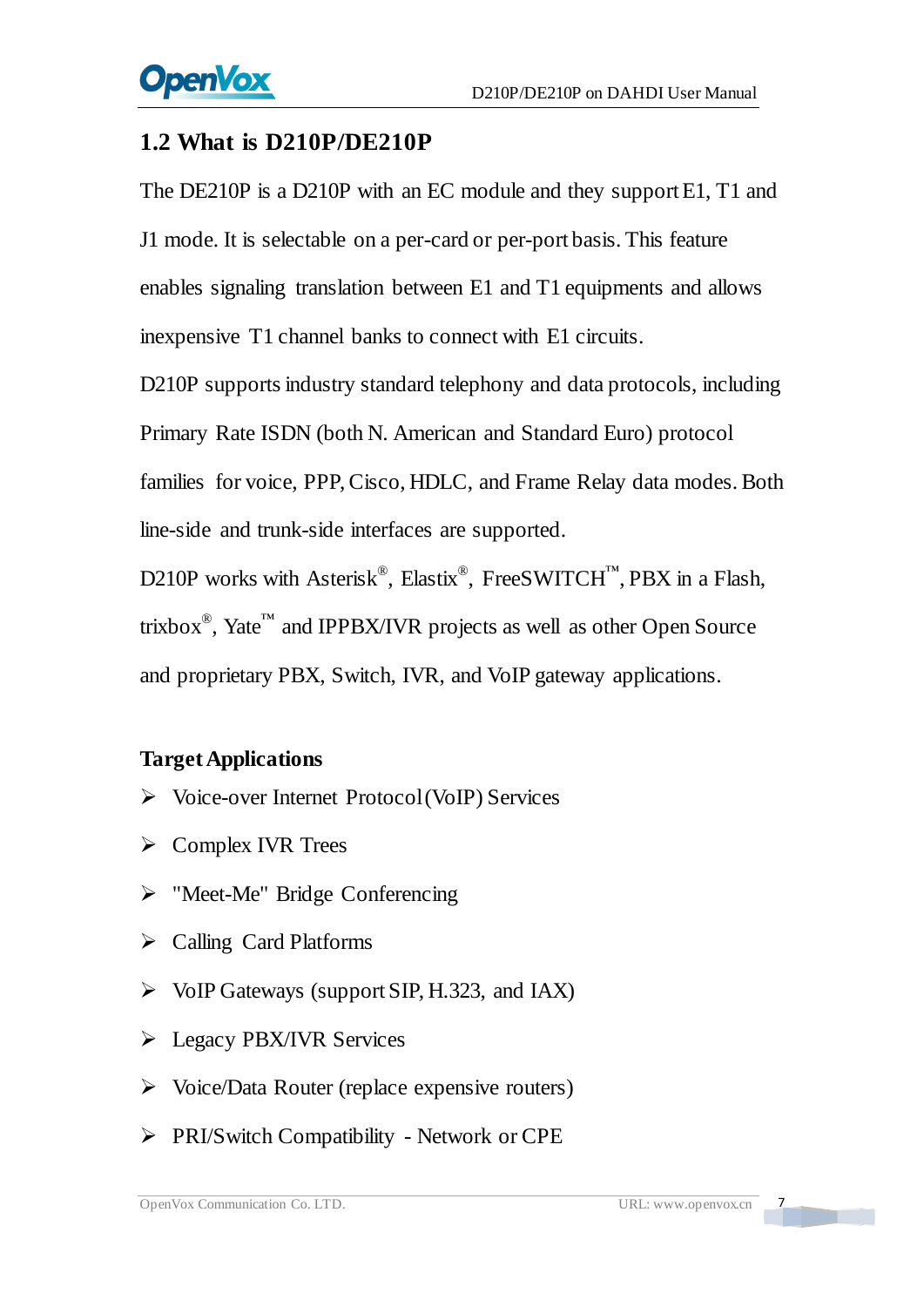

# <span id="page-8-0"></span>**Chapter 2 Hardware Setup**

There are some points that should be paid attention to when setting up D210P/DE210P.

## <span id="page-8-1"></span>**2.1 Span type setup**

Each DIP switch controls a span configuration for E1 or T1 mode. Setting DIP1 to ON means SPAN1 will work at E1mode.Setting DIP1 to OFF means SPAN1 will be T1.

## <span id="page-8-2"></span>**2.2 CardID switch setup**

If want to install more than one card of D210P/DE210P in a PC, you should take care of the card ID switch. There are two pieces of rules you must obey:

- $\triangleright$  The first card must be set to 0, which is a card that will be initialized (i.e. installing driver) firstly when the system boot up. And the second should be set to 1, and so forth.
- $\triangleright$  At most cases, Linux will initialize PCI devices according to their slot order. The slot nearest to the CPU will be initialized firstly and the far end slot will be initialized at last. That is to say, the card which is nearest to the CPU ID should be set to 0 if there is more than one D210P/DE210P on your machine.

 $\overline{\mathbf{8}}$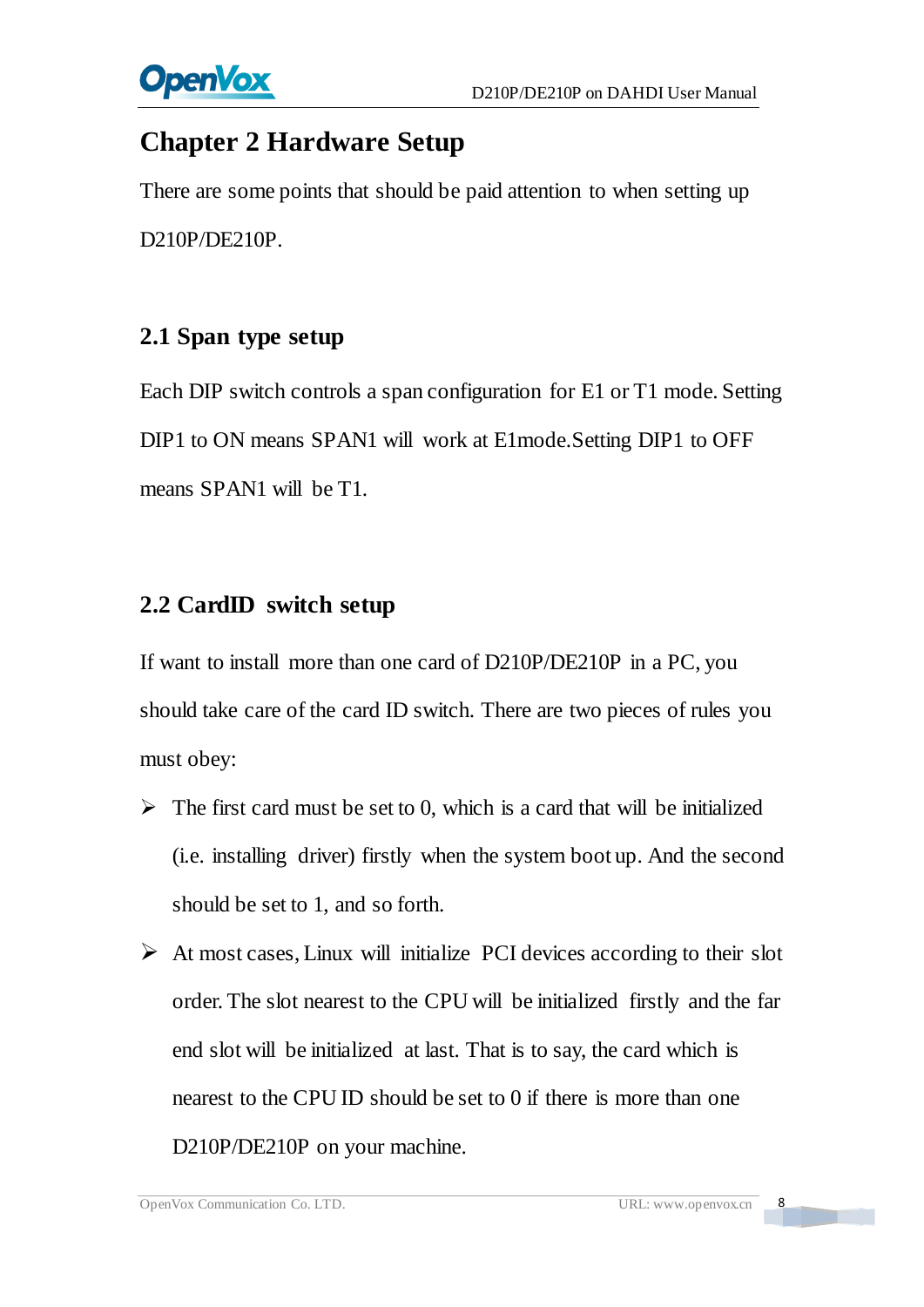## <span id="page-9-0"></span>**2.3 Slot compatibility**

D210P/DE210P is compatible with 32-bit 5.0V PCI slot, 64-bit 3.3V PCI slot or 64-bit 5.0V PCIslot except PCI-E slots; you should confirm your slot type and insert D210P/DE210P into any type of PCI slot as previously described.



**Figure 2 PCI-E and PCI slots**

# <span id="page-9-1"></span>**2.4 Timing cable**

If you have just one card in the system, all channels on that card have already run under the same clock source, so timing cable is unnecessary. But if there are more than one card, using timing cable has some advantages. Before using the clock line, each card works on its own clock, therefore precision of the clock is limited; each card will send /receive voice data at different speeds. In voice usage, this small issue can be omitted, but in data communication such as Fax/Modem, it will cause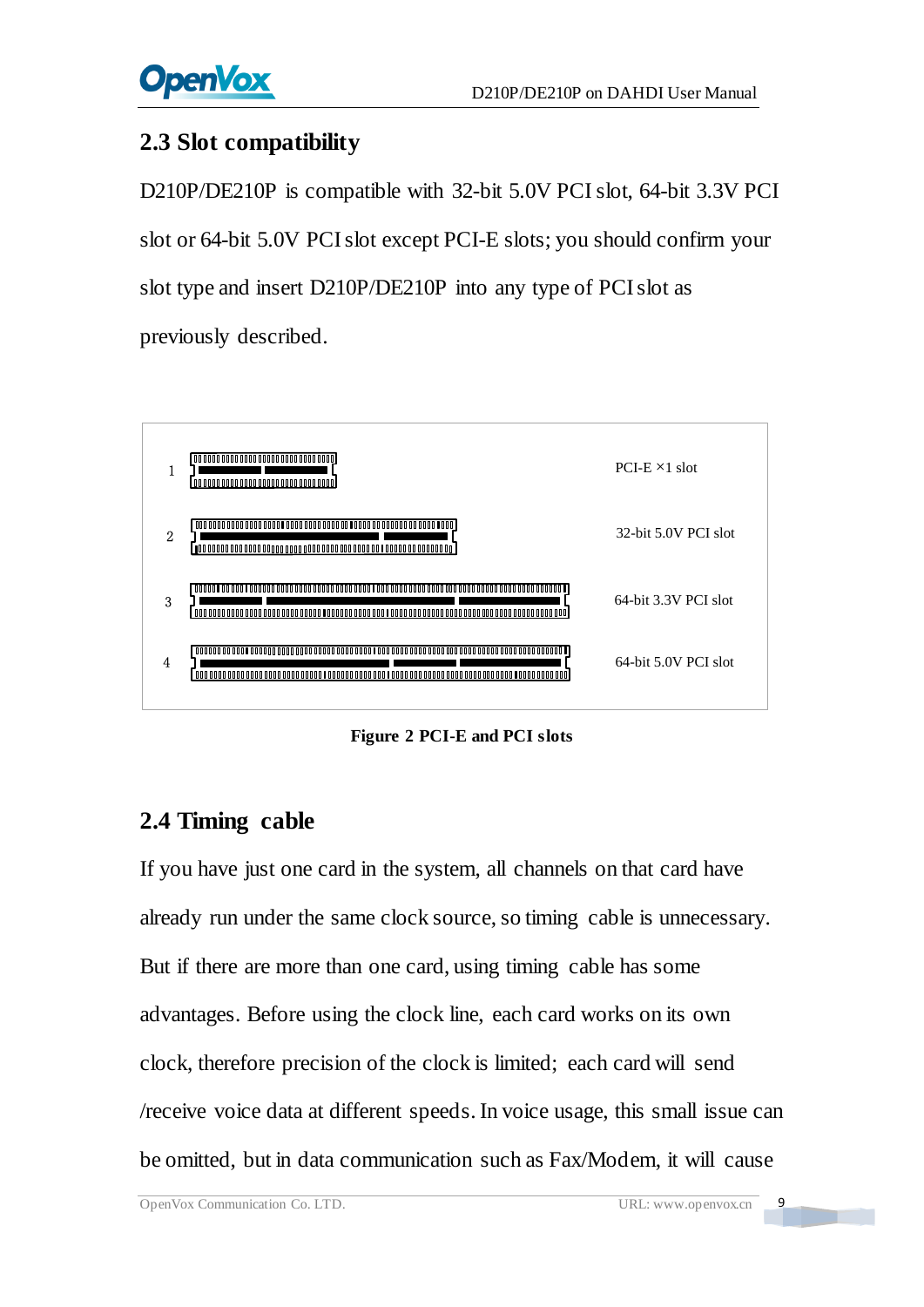# **OpenVox**

big problems. Data loss will cause communication broken or fax broken. Timing cable will force all cards to work at the same clock source, send data at the same speed, as a result no data will lost.

If you found J914 (input) and J915 (output) interfaces on the card, it means the card supports clock line, for details, please refer to **[HERE](http://bbs.openvox.cn/viewthread.php?tid=874&extra=page%3D1)**.

a ma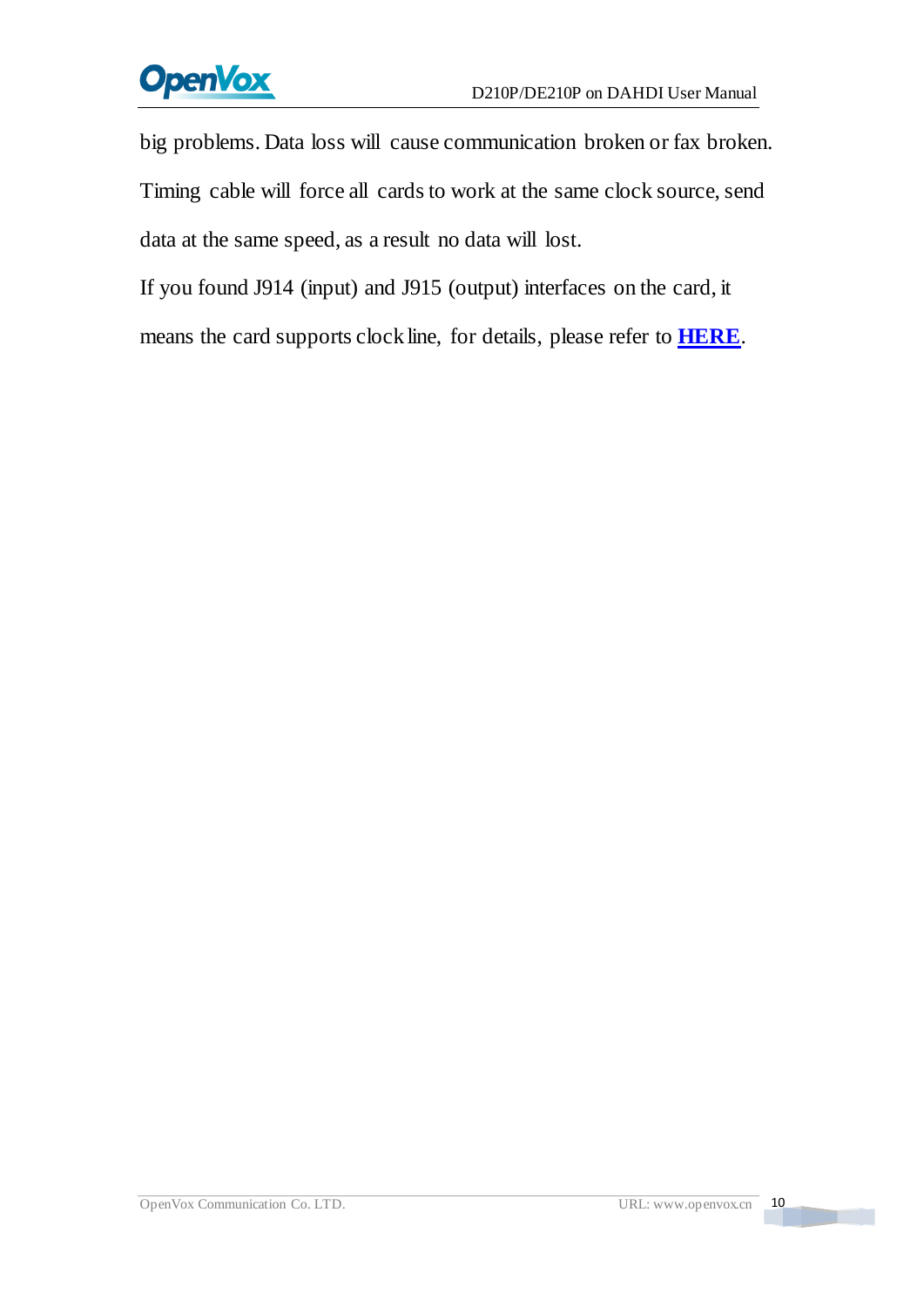

# <span id="page-11-0"></span>**Chapter 3 Software Installation and Configuration**

D210P/DE210P supports DAHDI software driver on Linux. To make full use of D210P/DE210P, you should download, compile, install and configure Libpri, DAHDI and Asterisk.

## <span id="page-11-1"></span>**3.1 Download**

DAHDI software packages are available on OpenVox official website or Digium. Some patches should be added while the driver source is from Digium, therefore, it is recommended that downloading the DAHDI driver package from OpenVox official website.

Gain DAHDI source package from OpenVox:

*[http://downloads.openvox.cn/pub/drivers/dahdi-linux-complete/openvox\\_](http://downloads.openvox.cn/pub/drivers/dahdi-linux-complete/openvox_dahdi-linux-complete-current.tar.gz) [dahdi-linux-complete-current.tar.gz](http://downloads.openvox.cn/pub/drivers/dahdi-linux-complete/openvox_dahdi-linux-complete-current.tar.gz)*

Get Asterisk software package from Digium official website:

*[http://downloads.asterisk.org/pub/telephony/asterisk/releases/asterisk-1.8](http://downloads.asterisk.org/pub/telephony/asterisk/releases/asterisk-1.8.5.0.tar.gz)*

*[.5.0.tar.gz](http://downloads.asterisk.org/pub/telephony/asterisk/releases/asterisk-1.8.5.0.tar.gz)*

Get Libpri software package from Digium official website:

*[http://downloads.asterisk.org/pub/telephony/libpri/releases/libpri-1.4.11.](http://downloads.asterisk.org/pub/telephony/libpri/releases/libpri-1.4.11.5.tar.gz) [5.tar.gz](http://downloads.asterisk.org/pub/telephony/libpri/releases/libpri-1.4.11.5.tar.gz)*

Execute the following commands under the directory of /usr/src/ in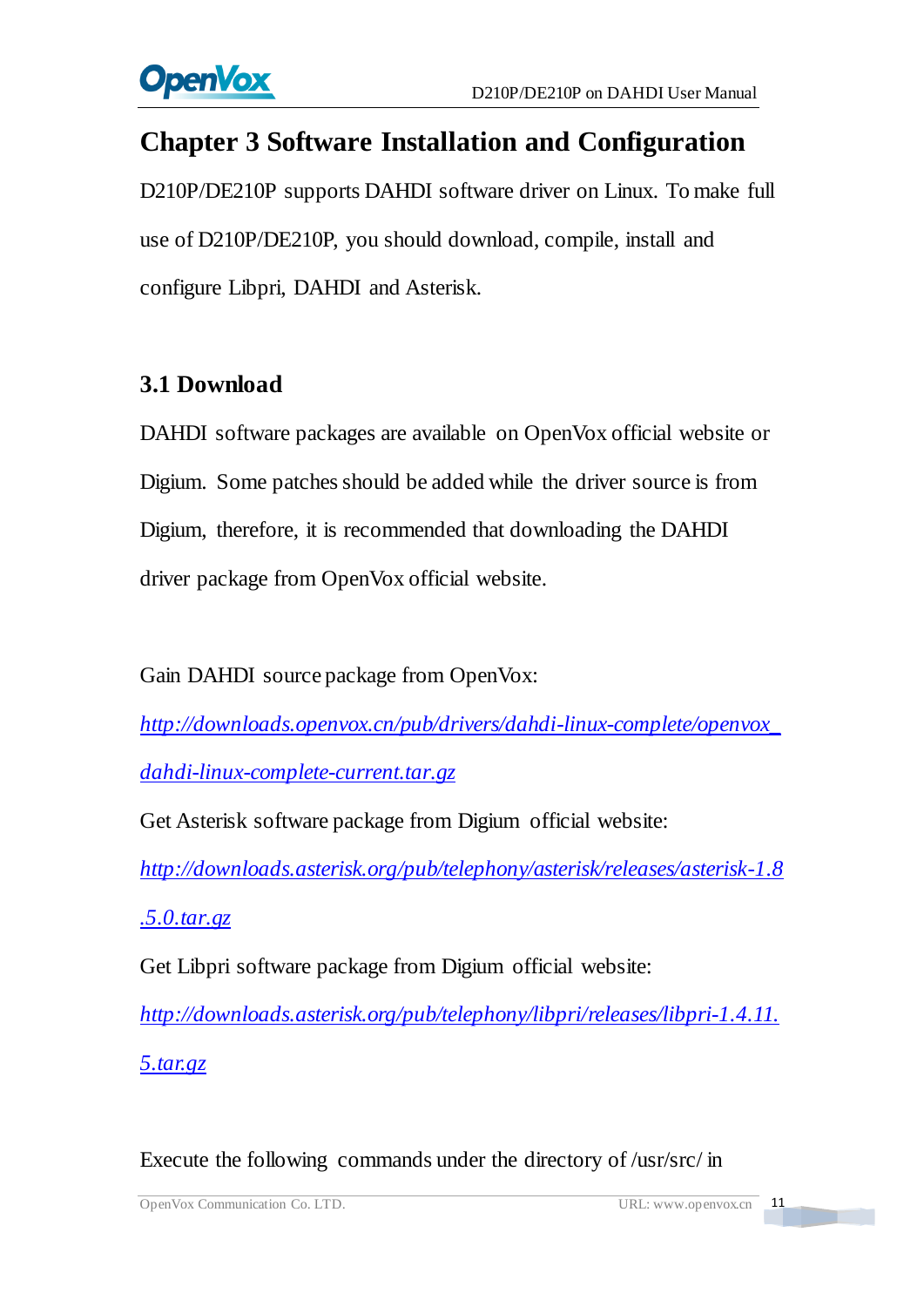# **OpenVox**

generally, the former three below are used for downloading these three packages and the later three are for unzipping them.

**#\_wget[\\_http://downloads.openvox.cn/pub/drivers/da](http://downloads.openvox.cn/pub/drivers/dahdi-linux-complete/openvox_dahdi-linux-complete-current.tar.gz) [hdi-linux-complete/openvox\\_dahdi-linux-complete-c](http://downloads.openvox.cn/pub/drivers/dahdi-linux-complete/openvox_dahdi-linux-complete-current.tar.gz) [urrent.tar.gz](http://downloads.openvox.cn/pub/drivers/dahdi-linux-complete/openvox_dahdi-linux-complete-current.tar.gz)**

**#\_wget[\\_http://downloads.asterisk.org/pub/telephon](http://downloads.asterisk.org/pub/telephony/asterisk/releases/) [y/asterisk/releases/a](http://downloads.asterisk.org/pub/telephony/asterisk/releases/)sterisk-1.8.5.0.tar.gz**

**#\_wget[\\_http://downloads.asterisk.org/pub/telephon](http://downloads.asterisk.org/pub/telephony/libpri/releases/libpri-1.4.11.5.tar.gz)**

**[y/libpri/releases/libpri-1.4.11.5.tar.gzt](http://downloads.asterisk.org/pub/telephony/libpri/releases/libpri-1.4.11.5.tar.gz)ibpri-1.**

**#\_tar\_-xvzf\_openvox\_dahdi-linux-complete-current. tar.gz**

**# tar –xvzf asterisk-1.8.5.0.tar.gz**

**# tar –xzvf libpri-1.4.11.5tar.gz**

## <span id="page-12-0"></span>**3.2 Installation**

#### **1. Hardware detection**

#### **# lspci –vvvv**

Check the outcome and confirm your system has recognized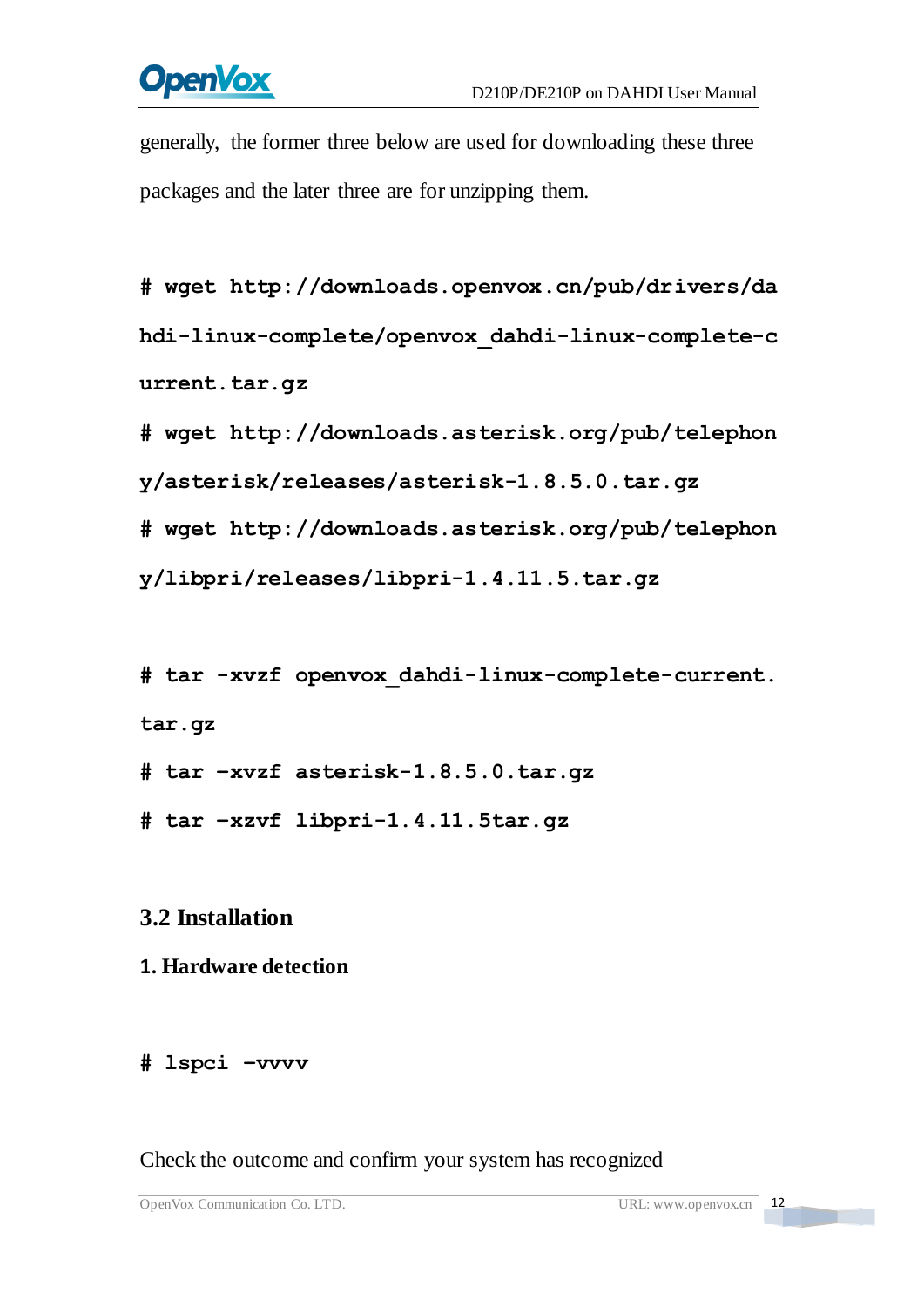

D210P/DE210P. If it has been recognized, **"**communication controller**"**

will be displayed in the output information like that:

```
01:03.0 Communication controller: Digium, Inc. Wildcard TE210P/TE212P dual-span T1/E1/J1 card 3.3V (rev 02) Control: I/O+ Mem+ BusMaster+ SpecCycle- MemWINV- VGASnoop- ParErr- Stepping- SERR- FastB2B-
        Status: Cap- 66MHz- UDF- FastB2B- ParErr- DEVSEL=medium >TAbort- <TAbort- <MAbort- >SERR- <PERR- Latency: 32 Interrupt: pin A routed to IRQ 209 Region 0: Memory at dcdffc00 (32-bit, non-prefetchable) [size=128]
```
**Figure 3 Hardware detection**

If D210P/DE210P is not recognized by the system, you have to power off and take out the card, then try to insert it into other PCI slot.

#### **2. Software installation**

Some dependencies are crucial. If any of them is absent, the software installation process would not go through successfully. Let's run **"**yum install XX**"** (XX stands for the dependency's name) to check the availability of dependencies.

- **# yum install bison**
- **# yum install bison-devel**
- **# yum install ncurses**
- **# yum install ncurses-devel**

**TEXT**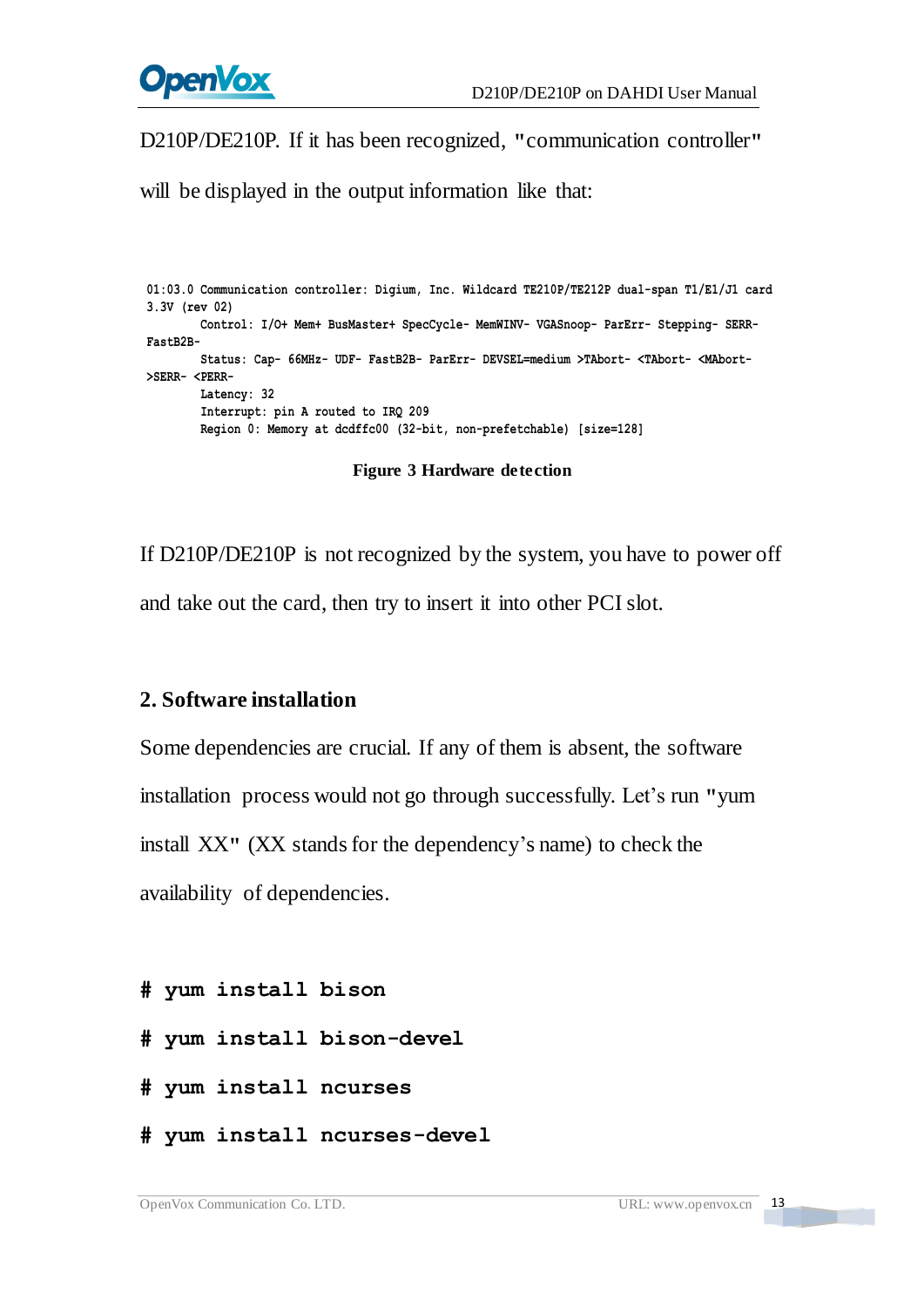# **OpenVox**

- **# yum install zlib**
- **# yum install zlib-devel**
- **# yum install openssl**
- **# yum install openssl-devel**
- **# yum install gnutls-devel**
- **# yum install gcc**
- **# yum install gcc-c++**
- **# yum install libxml2**
- **# yum install libxml2-devel**



```
# yum install kernel-devel-`uname –r`
```
While if there is no matched kernel-devel found, you should download matched RPM package to install it, or execute the following command to update to the latest and stable kernel version:

#### **# yum install kernel kernel-devel**

After installed, please reboot your machine to apply the new kernel and install the dependencies. If the dependency has been installed, system indicates that nothing to do which means you could go to next one directly. Otherwise, the system will keep on installing it.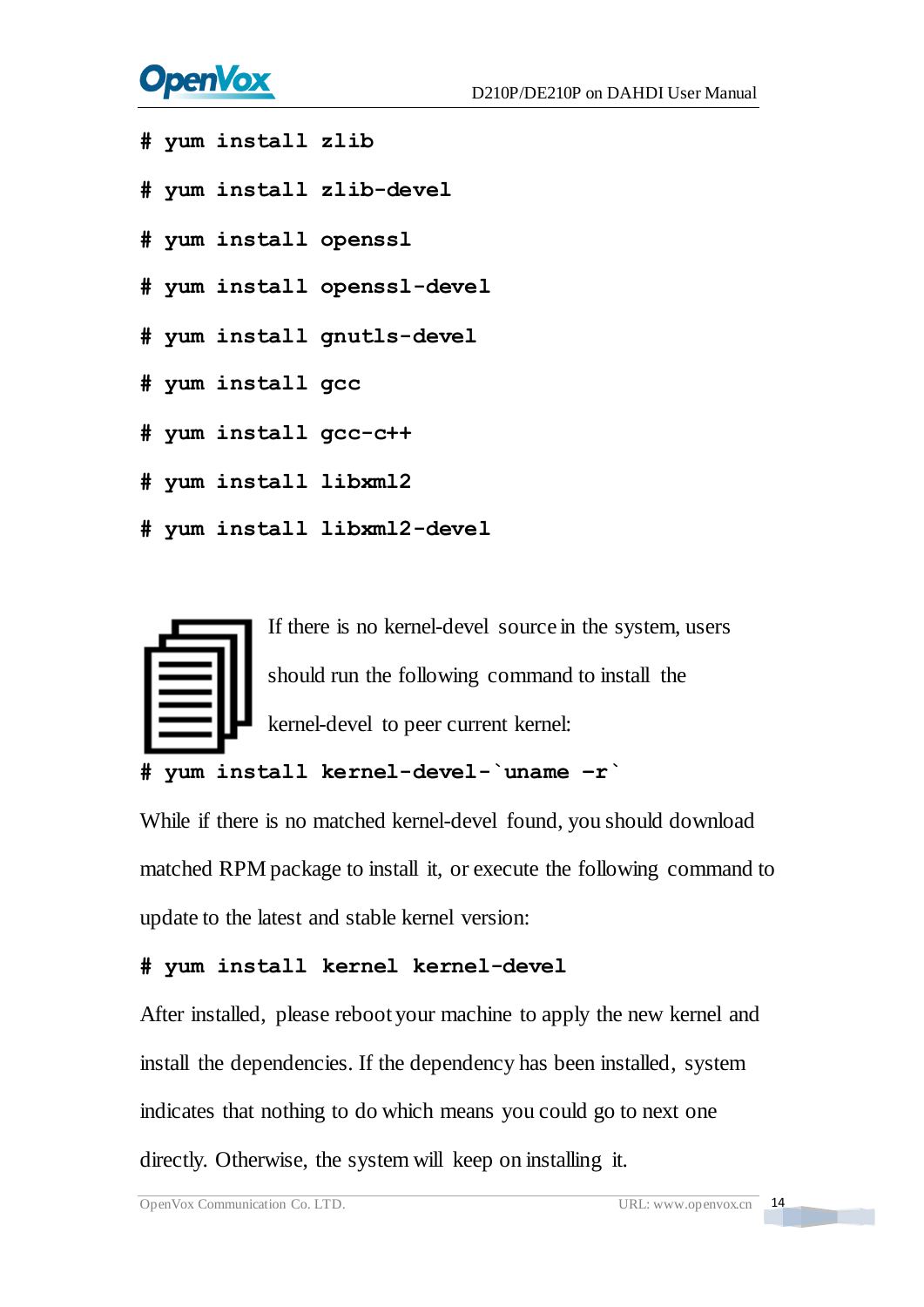

Among Libpri, DAHDI and Asterisk, let's install Libpri firstly. Please execute those commands under the directory of /usr/src/ in generally:

```
# cd libpri-XX
```
**# make**

**# make install**

Change to the directory of dahdi-linux-complete-XX (XX represents DAHDI version), then perform commands one by one to install DAHDI.

```
# cd /usr/src/dahdi-linux-complete-XX
```
**# make**

```
# make install
```

```
# make config
```
**Caution:** If there is something wrong after **"**make**"**, please refer to **[HERE](http://bbs.openvox.cn/viewthread.php?tid=1557&extra=page%3D1)**. In the url link, the moderator introduces you a method how to patch. After patching,

save your changes and exit. Then run **"**make**"** again, if successfully done, it is time for you to install Asterisk.

Please operate those commands to install Asterisk.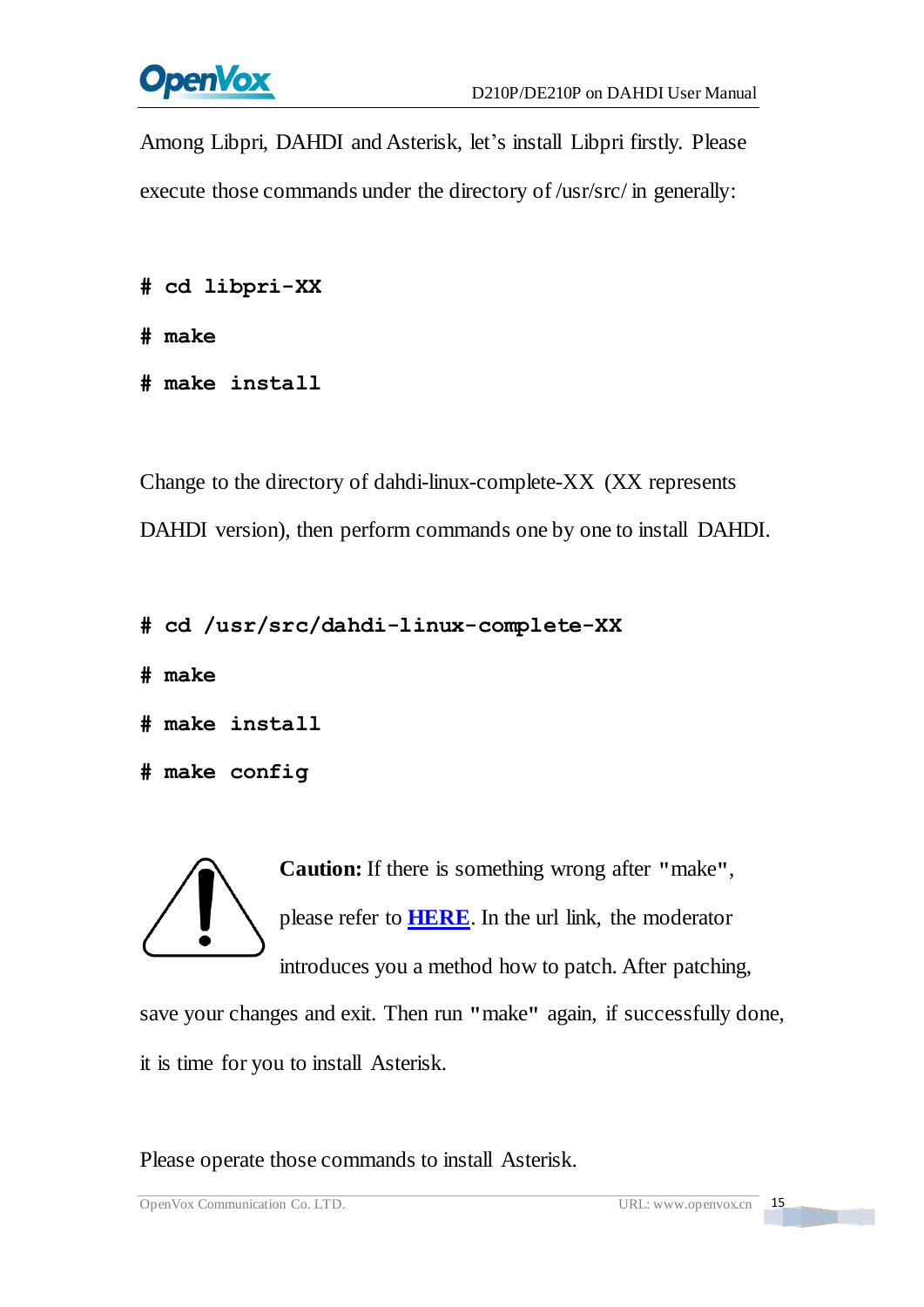

- **# cd asterisk-XX**
- **# ./configure**
- **# make**
- **# make install**
- **# make samples**

**"**make samples**"** will install the standard

sample [configuration](http://www.voip-info.org/wiki/view/Asterisk+config+files) file in the directory /etc/asterisk. As a freshman, you should perform make samples, that is to say,

it is unnecessary to perform make samples every time. Because once performed, it will cover the old sample configuration files you have installed.

## <span id="page-16-0"></span>**3.3 Configuration**

#### **1. Driver loading**

After compiling and installing DAHDI and Asterisk, please load the driver by running:

- **# modprobe dahdi**
- **# modprobe wct4xxp**
- **# dahdi\_genconf**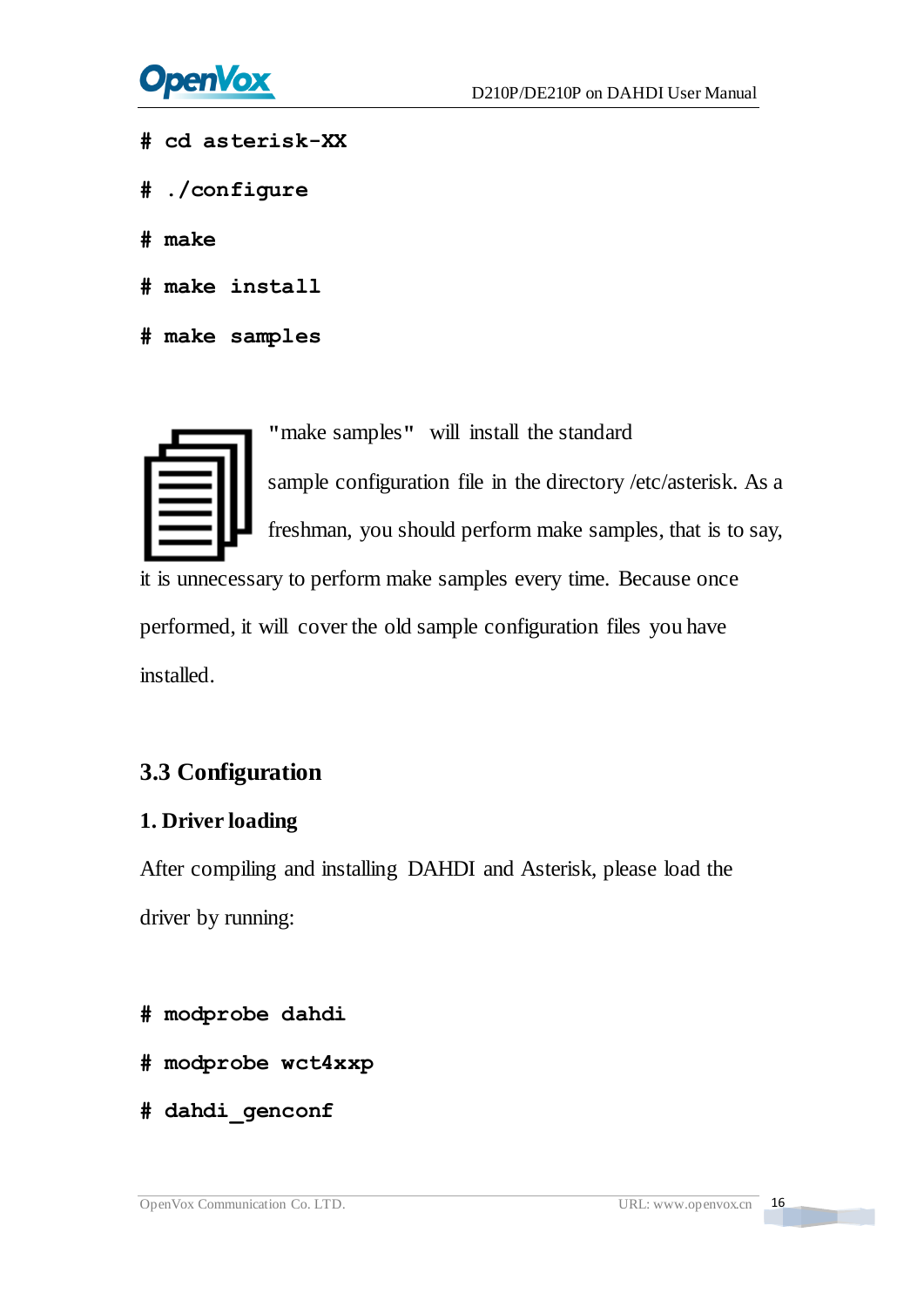# **OpenVox**

If there is any error, please trace the cause. Until all errors are clear up, you could execute **"**dahdi\_genconf**"** again, and then go to the next step. By running **"**dahdi\_genconf**"**, it will generate /etc/dahdi/system.conf and etc/asterisk/dahdi-channels.conf automatically. Checking whether the generated files information agrees with your hardware setup, if not, you should modify to your specific requirements. Do not forget to confirm dahdi-channels.conf is included in chan\_dahdi.conf, if not, run command:

#### **# echo "#include dahdi-channels.conf" >>**

### **/etc/asterisk/chan\_dahdi.conf**

A part of system.conf which is one of the basic channel configuration files is displayed.

```
# Span 1: TE2/0/1 "T2XXP (PCI) Card 0 Span 1" (MASTER) span=1,1,0,ccs,hdb3,crc4 # termtype: te bchan=1-15,17-31 dchan=16 #echocanceller=mg2,1-15,17-31 # Span 2: TE2/0/2 "T2XXP (PCI) Card 0 Span 2" span=2,2,0,ccs,hdb3,crc4 # termtype: te bchan=32-46,48-62 dchan=47 #echocanceller=mg2,32-46,48-62 # Global data loadzone = us defaultzone = us
```
#### **Figure 4 A part of system.conf**

<u> Tanzania de la pro</u>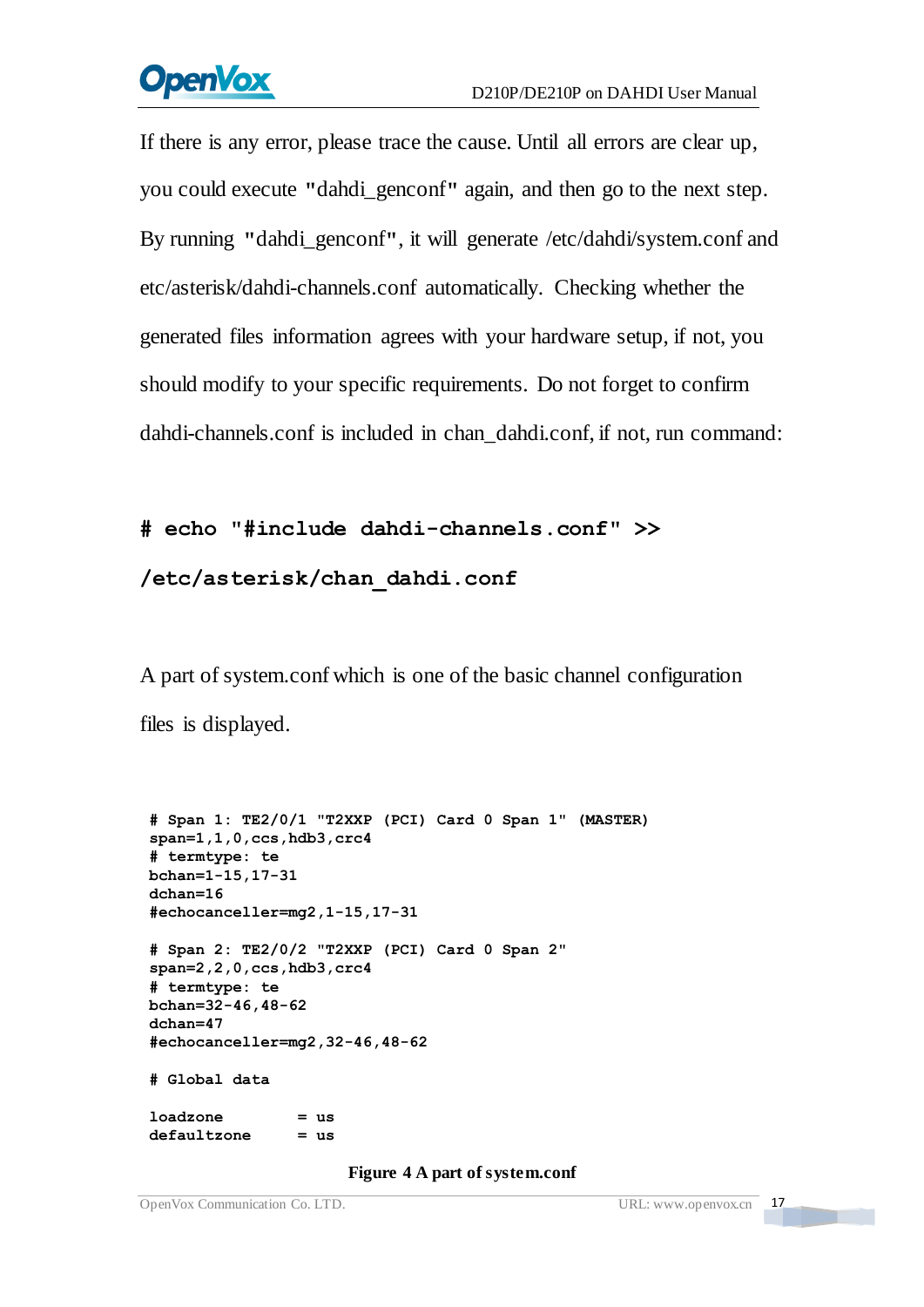

#### **2. Country mode modification**

In order to match your country pattern, you need to change parameters loadzone and defaultzone to your country. For example, your system is in CHINA, you would like them change to:

**loadzone = cn** 

```
defaultzone = cn
```

Some zonedata is available in the file .. /dahdi-XX/tools/zonedata.c, you can refer to it to match your country mode. Meanwhile, you also need to modify another parameter which is in file

/etc/asterisk/indications.conf.

```
country=cn
```
A part of file /etc/asterisk/dahdi-channels.conf is showed as below.

(Modification, if it is not agree with the hardware setup)

```
; Span 1: TE2/0/1 "T2XXP (PCI) Card 0 Span 1" (MASTER)
group=0,11 context=from-internal switchtype = euroisdn signalling = pri_net channel => 1-15,17-31 context = default group = 63
```
#### **Figure 5 A part of dahdi-channels.conf**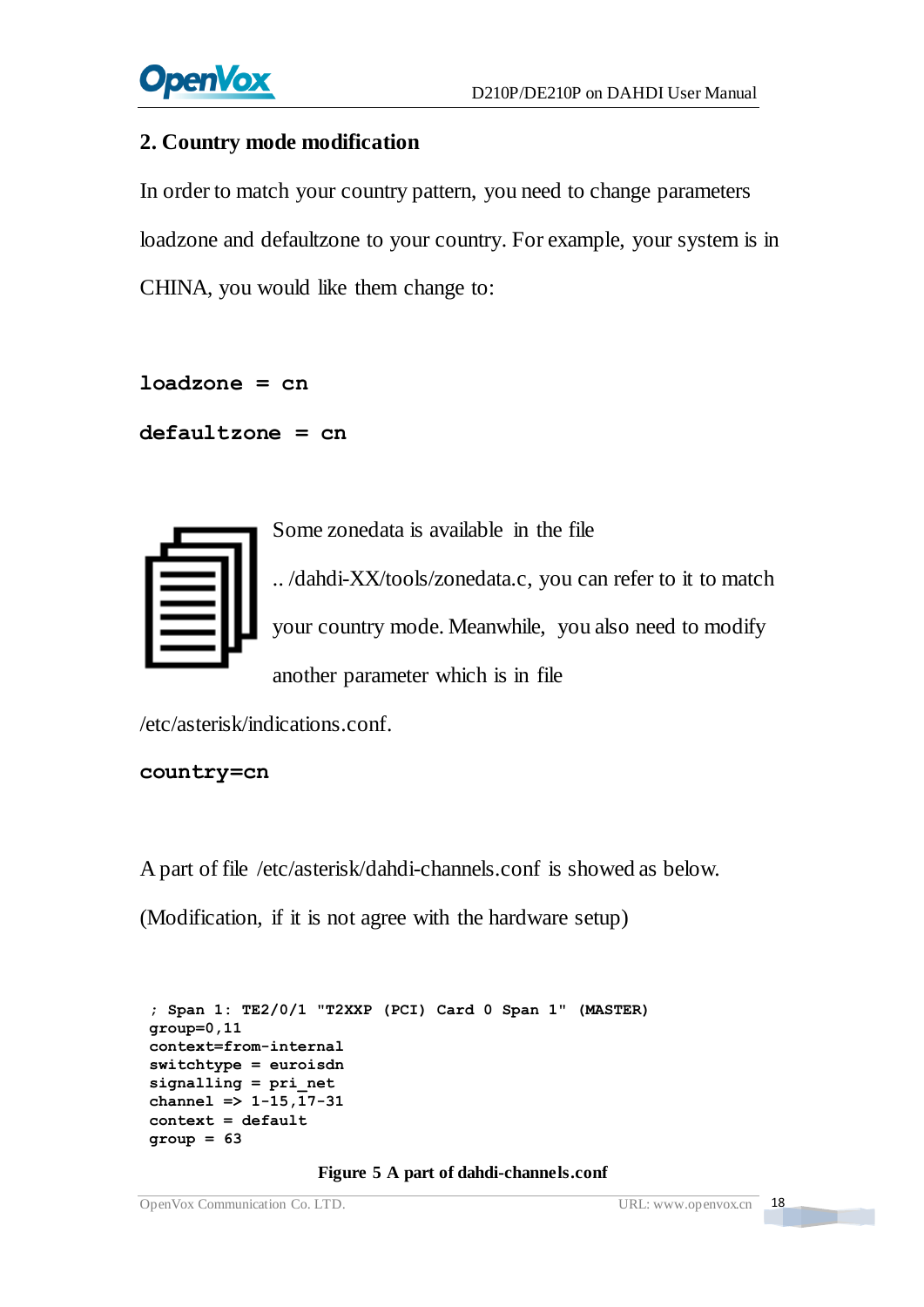After modifying the country mode, please execute the following command:

#### **# dahdi\_cfg –vvvvvv**

The command is used for reading and loading parameters in the configuration file system.conf and writing to the hardware. A part of

outputs are showed in the following figure.

```
SPAN 1: CCS/HDB3 Build-out: 0 db (CSU)/0-133 feet (DSX-1) SPAN 2: CCS/HDB3 Build-out: 0 db (CSU)/0-133 feet (DSX-1) 62 channels to configure. Setting echocan for channel 1 to none Setting echocan for channel 2 to none Setting echocan for channel 3 to none Setting echocan for channel 4 to none Setting echocan for channel 5 to none Setting echocan for channel 6 to none Setting echocan for channel 7 to none Setting echocan for channel 8 to none Setting echocan for channel 9 to none Setting echocan for channel 10 to none Setting echocan for channel 11 to none Setting echocan for channel 12 to none Setting echocan for channel 13 to none Setting echocan for channel 14 to none Setting echocan for channel 15 to none Setting echocan for channel 16 to none .....
.....
Setting echocan for channel 58 to none Setting echocan for channel 59 to none Setting echocan for channel 60 to none Setting echocan for channel 61 to none Setting echocan for channel 62 to none
```
**Figure 6 Channel map**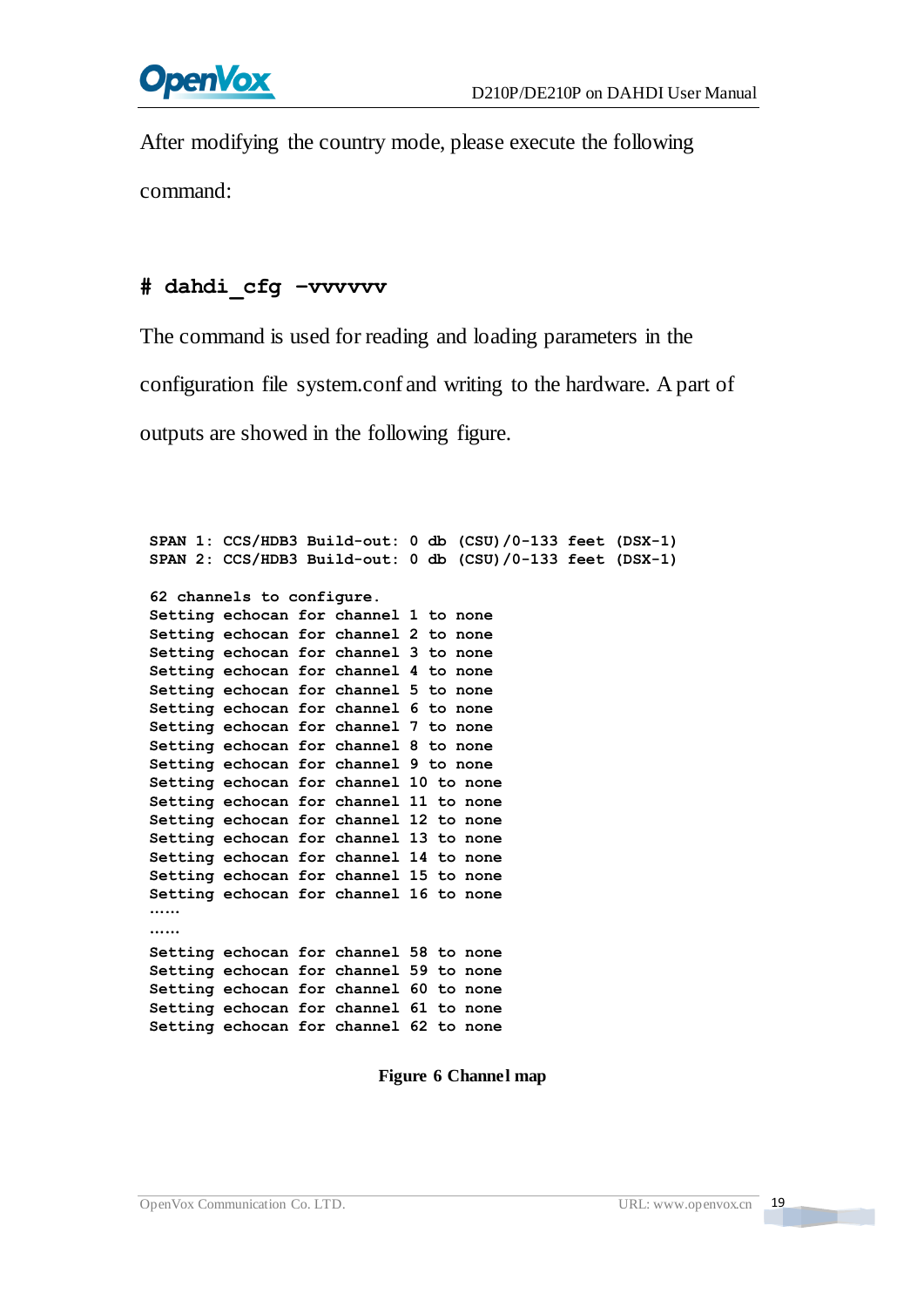

# **3. Asterisk initiation**

#### **# asterisk –vvvvvvvgc**

If Asterisk is already activate, run **"**asterisk –r**"** instead. In the CLI,

please run the following command:

#### **localhost\*CLI> dahdi show channels**

| 1            | from-pstn | default | In Service |
|--------------|-----------|---------|------------|
| $\mathbf{2}$ | from-pstn | default | In Service |
| 3            | from-pstn | default | In Service |
| 4            | from-pstn | default | In Service |
| 5            | from-pstn | default | In Service |
| 6            | from-pstn | default | In Service |
| 7            | from-pstn | default | In Service |
| 8            | from-pstn | default | In Service |
| 9            | from-pstn | default | In Service |
| 10           | from-pstn | default | In Service |
| 11           | from-pstn | default | In Service |
| 12           | from-pstn | default | In Service |
| 13           | from-pstn | default | In Service |
| 14           | from-pstn | default | In Service |
| 15           | from-pstn | default | In Service |
| 16           | from-pstn | default | In Service |
| 17           | from-pstn | default | In Service |
| 18           | from-pstn | default | In Service |
| 19           | from-pstn | default | In Service |
| 20           | from-pstn | default | In Service |
| 21           | from-pstn | default | In Service |
| 22           | from-pstn | default | In Service |
| 23           | from-pstn | default | In Service |
|              |           |         |            |
| 57           | from-pstn | default | In Service |
| 58           | from-pstn | default | In Service |
| 59           | from-pstn | default | In Service |
| 60           | from-pstn | default | In Service |
| 61           | from-pstn | default | In Service |
| 62           | from-pstn | default | In Service |

**Figure 7 channels show**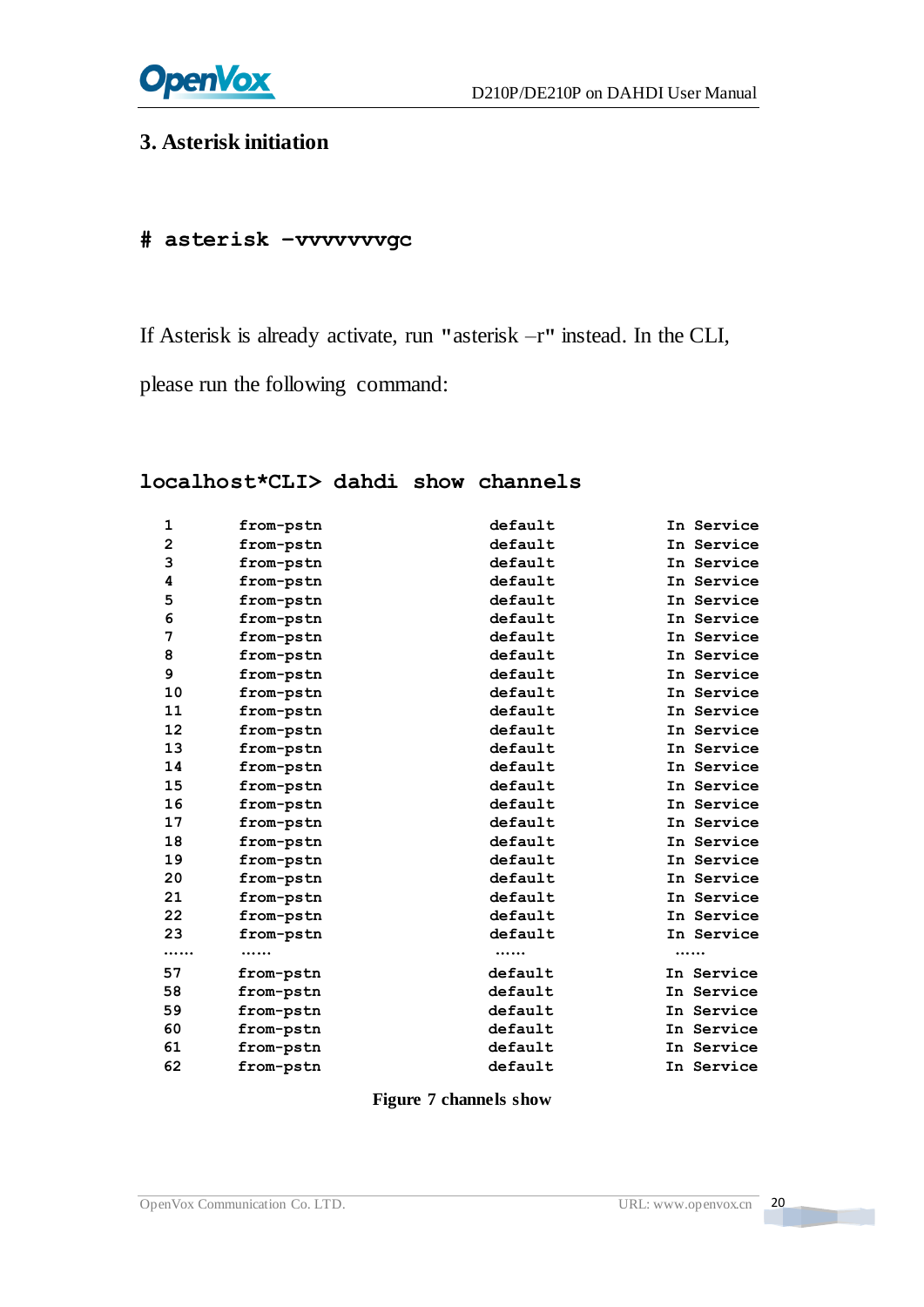If dahdi channels are found, it means they have been loaded into Asterisk.

You are going to edit dialplan by your requirements.

### **4. Dialplan edit**

Users must make sure that the context **"**from-pstn**"** and **"**from-internal**"**

are in extensions.conf, here a simple example is given:

```
# vim /etc/asterisk/extensions.conf
```

```
[from-pstn] exten => s,1,Answer() exten => s,n,Playback(cc_welcome) exten => s,n,Hangup()
[from-internal] exten => _X.,1,Dial(dahdi/g0/${EXTEN}) exten => _X.,n,Hangup
```
**Figure 8 dial plan**

### **Additional function**

Users should run command **"**cat /proc/interrupts**"** to check

D210P/DE210P has independent interrupt. If it shares interrupt with other

device, it may cause some problems even cannot work normally. Or you

can see if the EC module is working as follows:

**[root@localhost ~]# dmesg | grep VPM** VPM450: echo cancellation for 64 channels<br>wct4xxp 0000:01:03.0: VPM450: hardware DTMF disabled.<br>wct4xxp 0000:01:03.0: VPM450: Present and operational **servicing 2 span(s)**

#### **Figure 9 EC module show**

```
OpenVox Communication Co. LTD. URL: www.openvox.cn 21
```
<u> Tarix a shekara ta 1999 </u>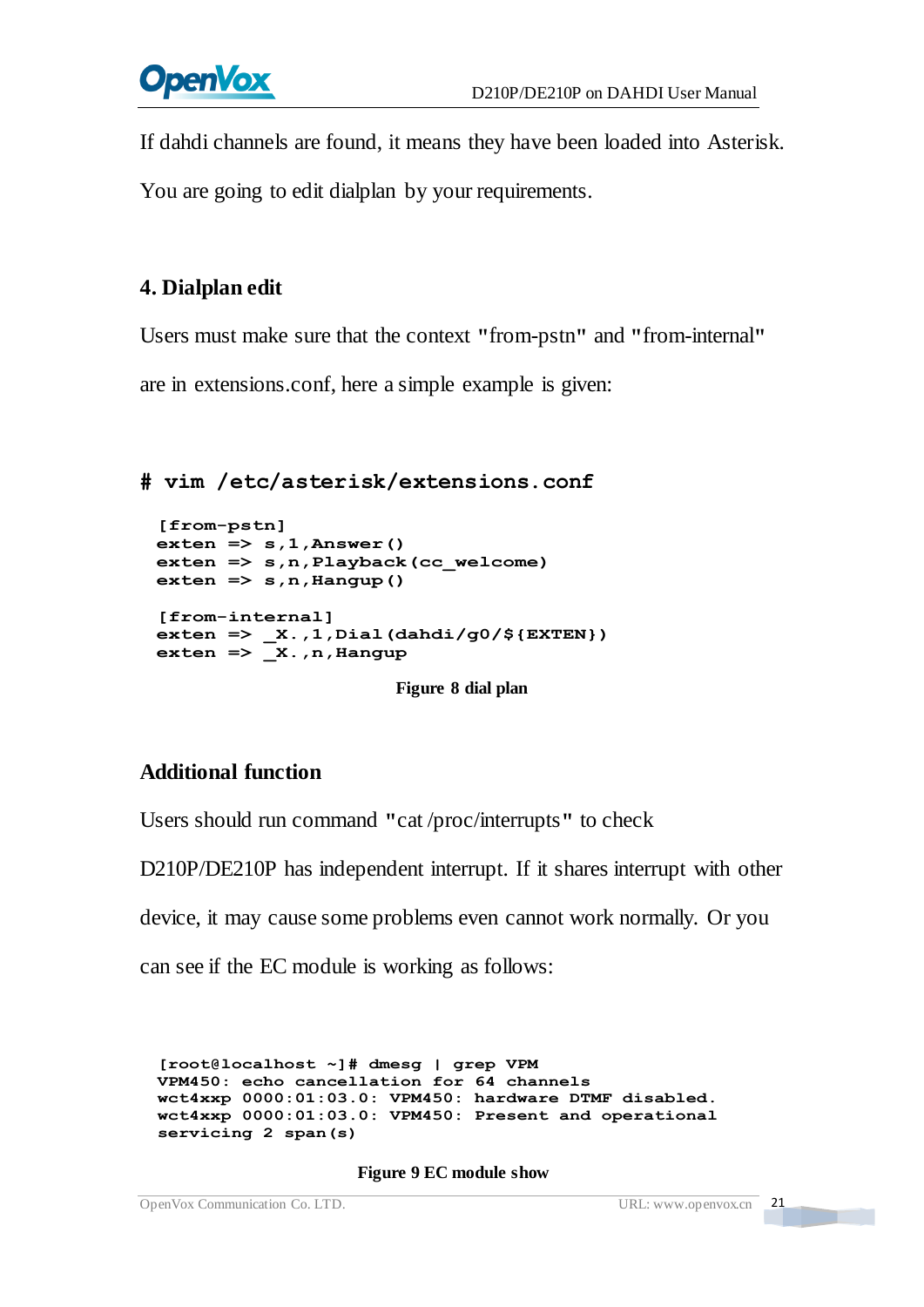

# <span id="page-22-0"></span>**Chapter 4 Reference**

[www.openvox.cn](http://www.openvox.cn/) [www.digium.com](http://www.digium.com/) [www.asterisk.org](http://www.asterisk.org/) [www.voip-info.org](http://www.voip-info.org/) [www.asteriskguru.com](http://www.asteriskguru.com/)

### **Tips**

Any questions during installation, please consult in our forum or look up for answers from the following websites:

**[Forum](http://bbs.openvox.cn/)**

**[wiki](http://wiki.openvox.cn/index.php/%E9%A6%96%E9%A1%B5)**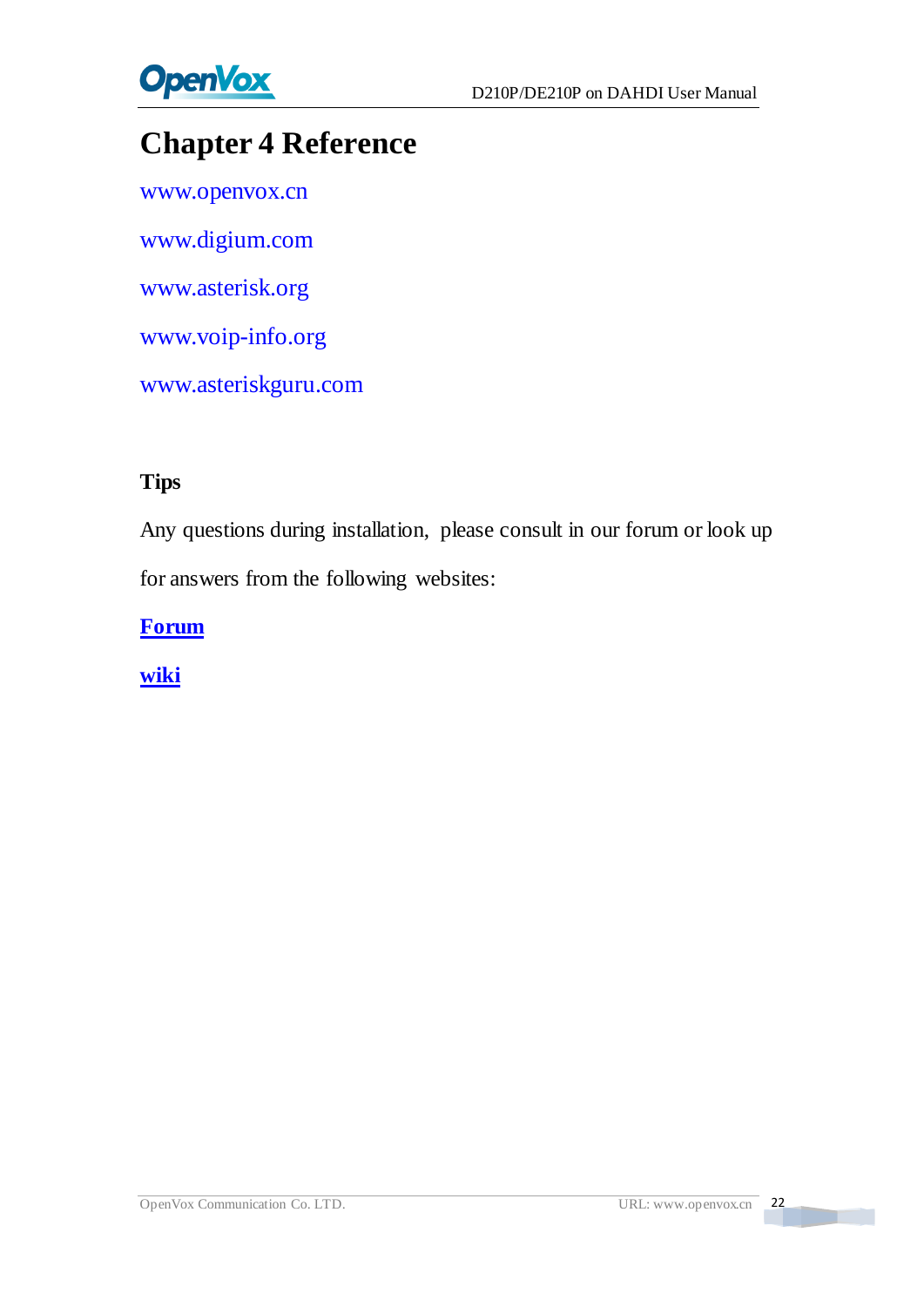# <span id="page-23-0"></span>**Appendix A Specifications**

### **• Weight and size**

| Weight: D210P |              | 87 <sub>g</sub>    |
|---------------|--------------|--------------------|
|               | <b>EC100</b> | 19 <sub>g</sub>    |
| Size:         | DE210P       | $12.9*10.3*2$ (cm) |
|               | <b>EC100</b> | $7.6*4.2*1.1$ (cm) |

#### • **Interfaces**

RJ48 connector

PCI Bus: 3.3V or 5V bus slot, PCI 2.2 or above

Two T1/E1/J1 ports with PCI interface for high performance voice and

data applications

#### • **Environments**

| Storage temperature:                         | D210P        | $-65 \sim 125 \text{ C}$               |
|----------------------------------------------|--------------|----------------------------------------|
|                                              | <b>EC100</b> | $-40 \sim 75 \text{ }^{\circ}\text{C}$ |
| Operation temperature: $0 \sim 50 \text{ C}$ |              |                                        |
| Humidity:                                    |              | $10 \sim 90\%$ NON-CONDENSING          |

#### • **Power consumption**

Voltage: 3.3V, 5V

Power: 2.3W Minimum, 3.5W Maximum at 3.3 V or 5 V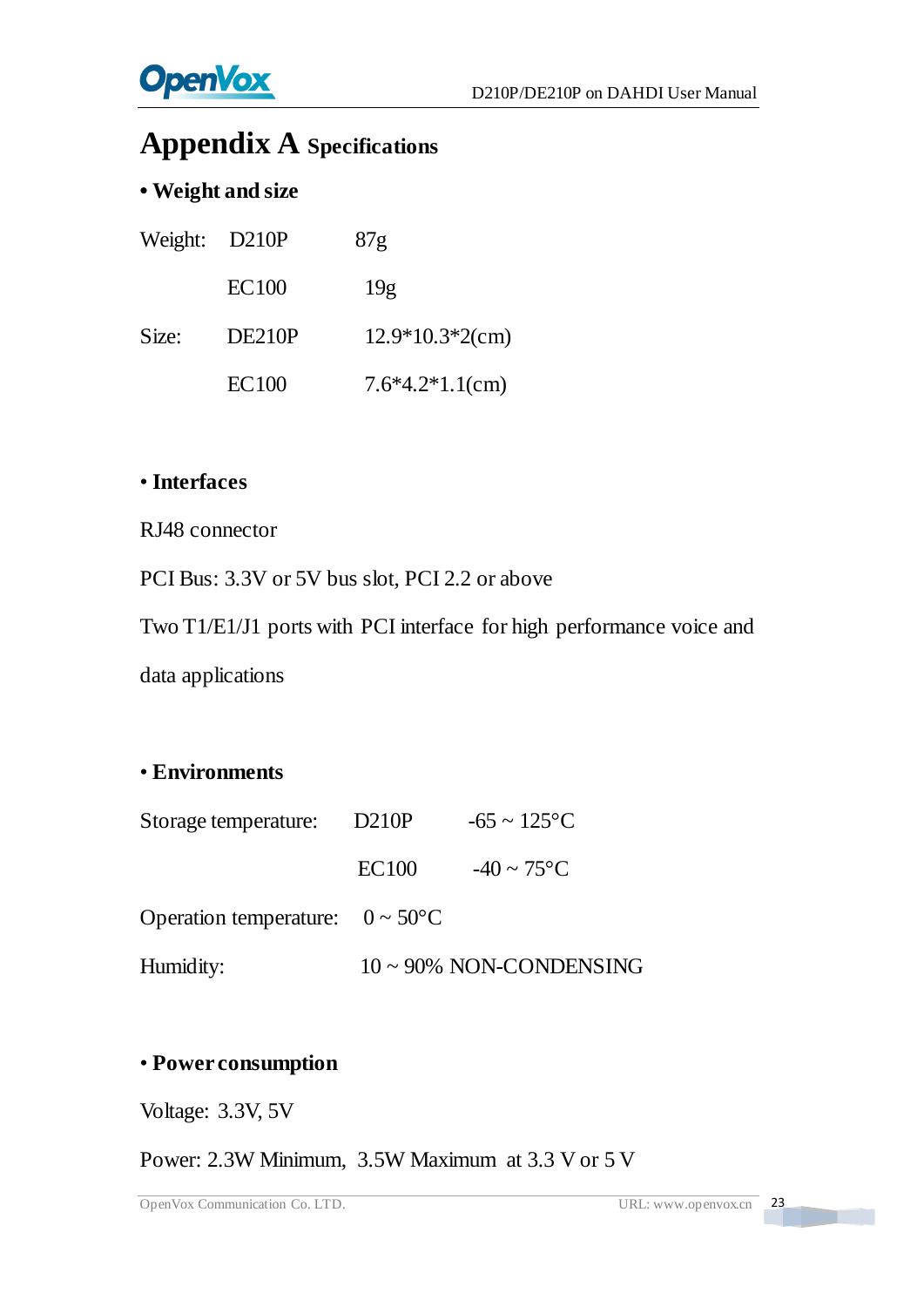

# • **Hardware and software requirements**

RAM 128 + MB

Linux kernel 2.4.X or 2.6.X

CPU 800+ MHZ